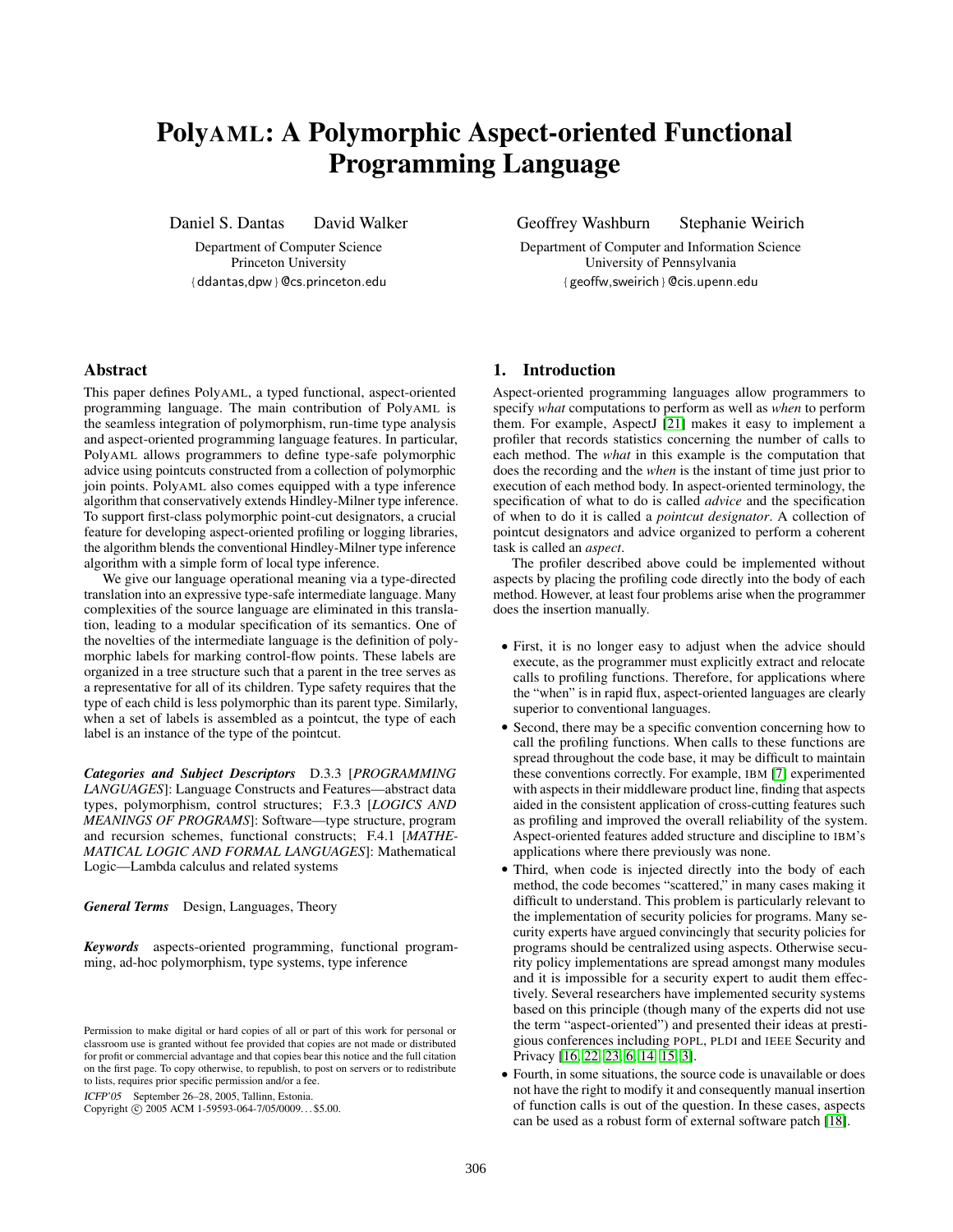To date there have been much success integrating aspects into object-oriented languages, but much less research on the interactions between aspects and typed functional languages. One of the central challenges of developing such a language comes in constructing a typing discipline that is safe, yet sufficiently flexible to fit aspect-oriented programming idioms. In some situations, typing is straightforward. For instance, when defining a piece of advice for a single monomorphic function, the type of the argument to, and result of, the advice is directly connected to the type of the function being advised. However, many aspect-oriented programming tasks, including the profiling task mentioned above, are best handled by a single piece of advice that executes before (or after) many different function calls. In this case, the type of the advice is not directly connected with the type of a single function, but with a whole collection of functions. To type check advice in such situations, one must first determine the type for the collection and then link the type of the collection to the type of the advice. Normally, the type of the collection (the pointcut) will be highly polymorphic and the type of each element will be less polymorphic than the collection's type.

In addition to finding polymorphic types for pointcuts and advice, it is important for advice to be able to change its behavior depending upon the type of the advised function. For instance, the otherwise generic profiling advice might be specialized so that on any call to a function with an integer argument, it tracks the distribution of calls with particular arguments. This and other similar examples require that the advice can determine the type of the function argument. In AspectJ, and other object-oriented languages, where subtype polymorphism is predominant, downcasts are used to determine types. However, in ML, and other functional languages, parametric polymorphism is predominant and therefore run-time type analysis is the appropriate mechanism.

Another central consideration when designing a typed functional programming language is support for type inference. Here, both polymorphic pointcuts and run-time type analysis pose serious challenges to language designers. Polymorphic pointcuts prove difficult because they include quantified types. To use pointcuts as first-class objects, an important feature for building effective aspect-oriented libraries, it is necessary to weaken beyond ML's restriction on prenex polymorphism. Likewise, run-time type analysis is challenging because it refines types in the typing context and because each branch of a typecase statement may have a different type. Nevertheless, any extension of an ML-like like language with these features should be *conservative*. In other words, type inference should work as usual for ordinary ML programs; only when aspect-oriented features are involved should programmers be required to add typing annotations.

In this paper, we develop a typed functional programming language with polymorphic pointcuts, run-time type analysis and a conservative extension of ML's Hindley-Milner type inference algorithm. The language we define contains before and after advice and is *oblivious* [[17](#page-13-4)]. In other words, programmers can add functionality to a program "after-the-fact" in the typical aspect-oriented style. To provide support for stack-inspection-like security infrastructure, and to emulate AspectJ's CFlow, our language also includes a general mechanism for analyzing metadata associated with functions on the current call stack.

To specify the dynamic semantics of our language, we give a type-directed translation from the source into a type-safe intermediate language with its own operational semantics. This strategy follows previous work by Walker, Zdancewic and Ligatti (WZL) [[39](#page-13-5)], who define the semantics of a monomorphic language in this way. This translation helps to modularize the semantics for the source by unraveling complex source-language objects into simple, orthogonal intermediate language objects. Indeed, as in WZL, we have worked very hard to give a clean semantics to each feature in this language, and to separate unrelated concerns. We believe this will facilitate further exploration and extension of the language.

Our core language, though it builds directly on WZL, is itself an important contribution of our work. One of the novelties of the core language is its first-class, polymorphic labels, which can be used to mark any control-flow point in a program. Unlike in WZL, where labels are monomorphic, polymorphism allows us to structure the labels in a tree-shaped hierarchy. Intuitively, each internal node in the tree represents a group of control-flow points whereas the leaves represent single control-flow points. Depending upon how these labels are used, there could be groups for all points just before execution of the function or just after; groups for all labels in a module; groups for getting or setting references; groups for raising or catching exceptions, etc. Polymorphism is crucial for defining these groups since the type of a parent label, which represents a group, must be a polymorphic generalization of the type of each member of the group (*i.e.*, child of an internal tree node).

The main contributions of this paper are as follows.

- We formally define a surface language that includes three novel features essential for aspect-oriented programming in a stronglytyped functional language: polymorphic pointcuts, polymorphic advice and polymorphic analysis of metadata on the current call stack. In addition, we add run-time type analysis, which, though not a new feature, is seamlessly integrated into the rest of the language.
- We define a conservative extension of the Hindley-Milner type inference algorithm for our language. In the absence of aspectoriented features and run-time type analysis, type inference works as usual; inference for aspects and run-time type analysis is integrated into the system smoothly through a novel form of local type inference. Additionally, we believe the general principles behind our type inference techniques can be used in other settings.
- We define semantics of PolyAML by a translation into a typed core language,  $\mathbb{F}_A$ . This core language defines primitive new notions of polymorphic labeled control flow points and polymorphic advice. We prove the core language is type safe, that the translation is type-preserving and therefore that the surface language is also safe.
- We have a complete prototype implementation that uses our type inference algorithm to infer types, translates to our intermediate language, and implements its operational semantics as an interpreter. This prototype is implemented in Standard ML of New Jersey and currently stands at approximately 5200 lines of  $code<sup>1</sup>$  $code<sup>1</sup>$  $code<sup>1</sup>$ .

One of the limitations of this paper is that we do not consider *around* advice, one of the staples of AspectJ. We have two reasons for omitting around advice at this time. First, in a companion paper [[10](#page-12-6)], we have defined an extended type system that prevents advice from interfering with the functional behavior of mainline code and thereby facilitates reasoning about aspect-oriented programs. This system of *harmless advice* is incompatible with around advice and we plan to merge it with the polymorphic programming constructs defined here. Second, around advice does not seem important for the security applications that we are most interested in. For now, around advice is beyond the scope of our work.

In the remaining sections of this paper, we define and analyze our new polymorphic, functional and aspect-oriented programming language PolyAML. Section [2](#page-2-0) introduces the PolyAML syntax and informally describes the semantics through a series of examples. Section [3](#page-4-0) describes the formal semantics of the PolyAML type system and type inference algorithm. Section [4](#page-7-0) introduces the

<span id="page-1-0"></span><sup>1</sup> Available at [http://www.cs.princeton.edu/](http://www.cs.princeton.edu/~ddantas/aspectml/)∼ddantas/aspectml/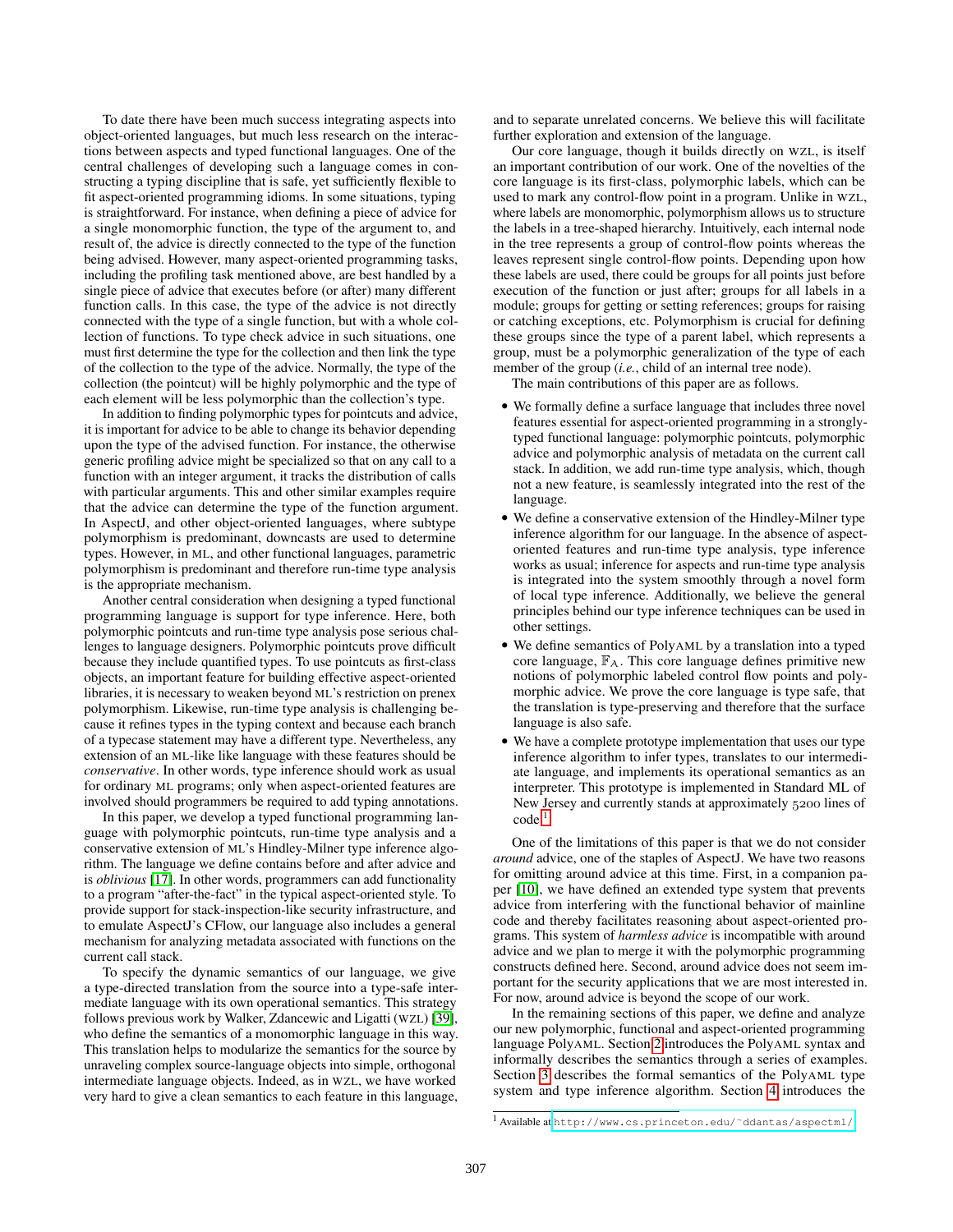```
(polytypes) s ::= all \overline{a}.t
(pointcut type) pt ::= (s_1, s_2)(monotypes) t ::= a j unit j string j stack j
                    j t1 -> t2 j pc pt
(trigger time) tm ::= before j after
(terms) e ::= x | () |c|e_1e_2| let d in e
                      j stkcase e1 (p=>e |_=> e2)
                      j typecase[t] a (t=>e |_=> e)
                      \{\overline{f}\}:pt |\mathbf{any}| e:t
(\textit{stack patterns}) \quad p ::= x \mid \textbf{nil} \mid f : :p(frame patterns) f := \_ |e(x, y)| e(x:t, y)(declarations) d:=rec f x = e
                      rec f(x:t_1):t_2 = eadvice \tan e_1 (x, y, z) = e_2advice \tan e_1 (x:t, y, z) = e_2case-advice \tan \theta_1 (x:t, y, z) = e_2
```
<span id="page-2-1"></span>Figure 1. Syntax of PolyAML

semantics of our polymorphic core calculus,  $\mathbb{F}_A$ . Section [5](#page-10-0) shows have to give a semantics to PolyAML in terms of  $\mathbb{F}_A$ . Finally, Sections [6](#page-11-0) and [7](#page-12-7) describe related work and conclusions.

## <span id="page-2-0"></span>2. Programming with aspects

PolyAML is a polymorphic functional, aspect-oriented language based on the ML family of languages. Figure [1](#page-2-1) presents its syntax. Here and elsewhere, we use over-bars to denote lists of syntactic objects:  $\bar{x}$  refers to a sequence  $x_1 \ldots x_n$ , and  $x_i$  stands for an arbitrary member of this sequence. Bold-faced text is used to indicate actual syntax, as opposed to meta-variables. We assume the usual conventions for variable binding and  $\alpha$ -equivalence of types and terms.

As in ML, the type structure of PolyAML is divided into *polytypes* and *monotypes*. The polytypes are normally written  $all \overline{a}.t$  where t is a monotype. However, when the list of binding type variables  $\overline{a}$ is empty, we may abbreviate **all .**t as just t.

Here, and unlike in ML, the word "monotype" is a slight misnomer for the syntactic category  $t$ . In addition to type variables,  $a$ , simple base types like **unit**, **string** and **stack**, and function types  $t_1$   $\rightarrow$   $t_2$ , the monotypes include  $\mathbf{pc}$  pt, the type of a pointcut, which in turn includes a pair of polytypes. We explain pointcut types in more detail later.

PolyAML expressions include variables, x, constants like unit, **()**, and strings, c, function application and let declarations. New functions may be declared in a let declaration. These functions may be polymorphic and they may or may not be annotated with their argument and result types. When annotations are omitted, PolyAML will infer these types. We assume it is easy to extend the language with other simple features such as integers, arithmetic and I/O, and we will make use of such things in our examples. Note that PolyAML does not include anonymous functions, a point we will address later.

The most interesting features of our language are pointcuts and advice. Advice in PolyAML is second-class and includes two parts: the body, which specifies what to do, and the *pointcut designator*, which specifies when to do it. In PolyAML, a pointcut designator has two parts, a *trigger time*, which may either be **before** or **after**, and a *pointcut* proper, which is a set of function names. The set of function names may be written out verbatim as  $\{\bar{f}\}$ , or, to indicate all functions, a programmer may use the set **any**.

Anonymous functions are nameless so it would be impossible to write explict advice for them. It would be reasonable to make **any** advice apply to anonymous functions. However, it might also be useful to write advice that applies just to anonymous functions using a distinguished pointcut. Finally, it could be argued that advice simplely should not apply to anonymous functions. Because these design choices do not present any technical difficulities for our framework, we have chosen to not address anonymous functions until we have more experience with programming in PolyAML.

In a larger language we would add a greater variety of pointcuts, including ones that corresponded to different actions in a module such as reading or writing reference cells and raising or catching exceptions, or different domains of interest, such as all function points in a particular module. We would also add a small language for specifying sets of function names, exceptions, etc., perhaps built on regular expressions.

Informally, the pointcut type,  $(s_1, s_2)$ , describes the I/O behaviour of a pointcut. In PolyAML, pointcuts are used to describe sets of functions, and as such  $s_1$  and  $s_2$  are conservative estimates of what the domains and ranges of those functions have in common. For example, if there are functions **f** and **g** with types **string -> string** and **string -> unit** respectively, we could give the pointcut **{f,g}** the pointcut type **(string,all a.a)**. This is because their domains are equal, so the least general polytype that describes them both is just **string**. However, they have different ranges, so the least general polytype that can be used to describe them both is **all a.a**. As we mentioned, pointcut types are conservative, so it would have also been fine to annotate the pointcut **{f,g}** with the pointcut type **(all a.a,all a.a)**. In the examples that follow, because the polytype **all a.a** is commonly used, we abbreviate it to **T**. The semantics of pointcut types is given precisely in Section [3.](#page-4-0)

The pointcut designator **before {f}:**pt represents the point in time immediately before executing a call to the function **f**. Likewise **after**  $\{g, h\}$ : pt represents the point in time immediately after executing either **g** or **h**. In both cases, the set is annotated with type information pt to aid type checking. First-class pointcuts, such as **{g,h}**, require that both their domain and range types be annotated. To make this easier when they appear in a pointcut designator, we introduce the syntactic sugar **dom** s and **rng** s for the pointcut types **(**s**,T)** and **(T,**s**)** respectively.

The most basic kind of advice has the form

```
advice \tan e_1 (x, y, z) = e_2
```
Here,  $\pm m e_1$  is the pointcut designator. When the pointcut designator dictates it is time to execute the advice, the variable  $x$  is bound either to the argument (in the case of **before** advice) or the result of function execution (in the case of **after** advice). The variable x may optionally be annotated with its type. The variable  $\gamma$  is bound to the current call stack. We explain stack analysis in Section [2.2.](#page-3-0) The variable z is bound to metadata describing the function that has been called. For our purposes, we will assume the metadata is a string corresponding to the function name as written in the source text. In other situations, it might include security information, such as the name of the code signer. Since our advice exchanges data with the designated control flow point, it must return a value with the same type as the first argument x.

A contrived example of using advice is the following code fragment for an implementation of factorial.

```
(* code *)
let rec fact x = if (x = 1) then 1
                 else x * fact (x-1) in
(* advice *)
let advice before {fact} : dom int
                   (arg, stk, name) =
  if (arg = 0) then 1 else arg
```
Here advice is used to correct the implementation of factorial, which did not correctly handle the case for  $\theta$ !  $\triangleq$  1. We do not expect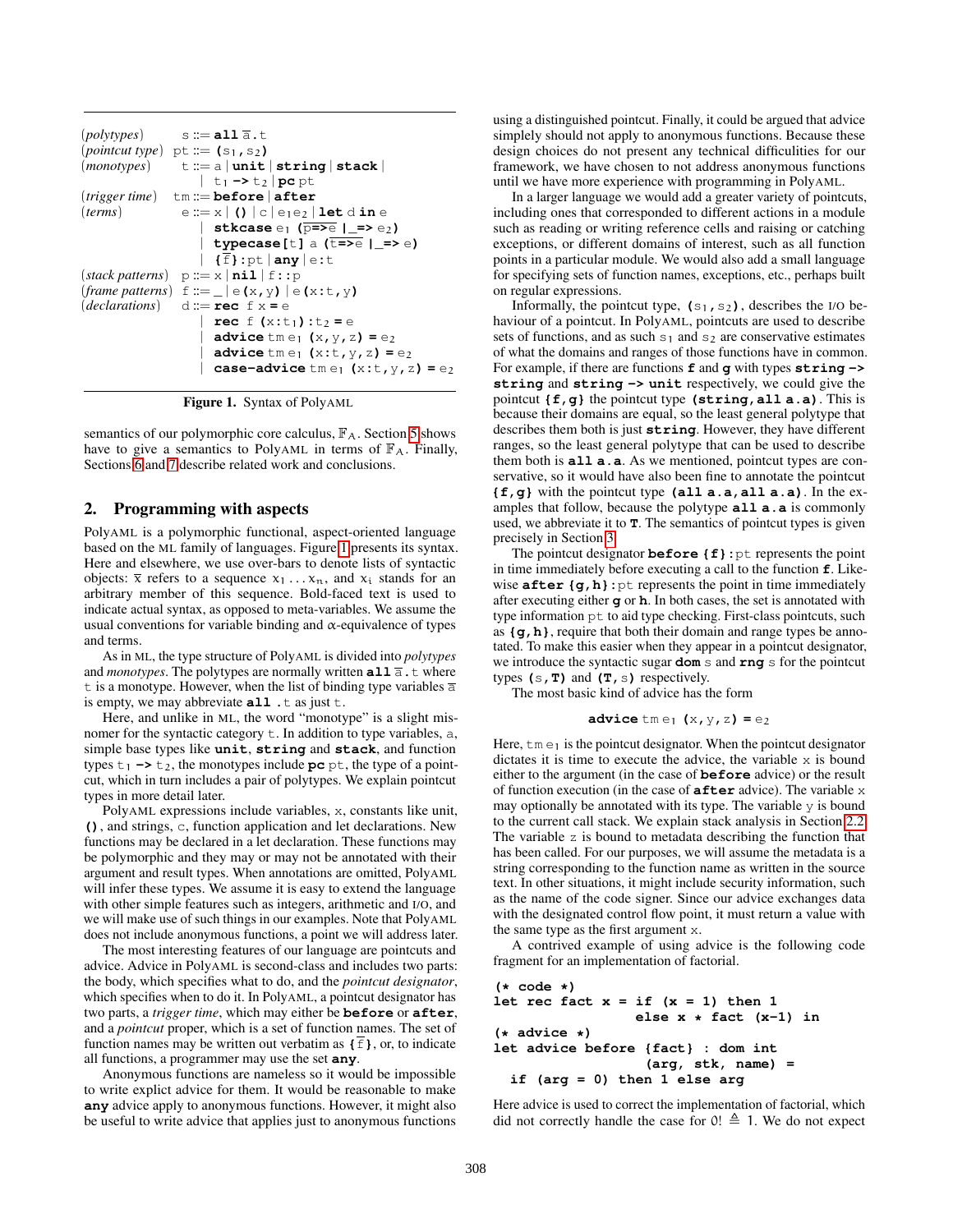that advice would be used like this in practice except when more significant patching is necessary or the source code is unavailable.

A common use of aspect-oriented programming is to add tracing information to functions. These statements print out information when certain functions are called or return. For example, we can advise the program below to display messages before any function is called and after the functions **f** and **g** return. The trace of the program is shown on the right. The type annotation **rng int** on the set **{f,g}** means that as an argument to a **before** pointcut designator it must be able to accept any type of data and as an argument to an **after** pointcut designator it may only accept data of type **int**.

```
(* code *) (* trace *)
let f x = x + 1 in entering g
let g x = if x then f 1 entering f
             else f 0 in leaving f => 2
let h x = false in leaving g => 2
                           entering h
(* advice *)
let advice before any (arg, stk, name) =
    print "entering "; println name; arg in
let advice after {f,g}: rng int
               (arg, stk, name) =
    print ("leaving " ˆ name ˆ " => ");
    printint arg; println ""; arg
in
 h (g true)
```
Even though some of the functions in this example are monomorphic, polymorphism is essential. Because the advice can be triggered by any of these functions and they have different types, the advice must be polymorphic. Moreover, since the argument types of functions **f** and **g** have no type structure in common, the argument **arg** of the before advice must be completely abstract. On the other hand, the result types of **f** and **g** are identical, so we can fix the type of **arg** to be **int** in the after advice. In general, the type of the **after** advice argument may be the most specific type  $t$  such that the result types of all functions referenced in the pointcut are instances of t. Inferring  $t$  is not a simple unification problem; quite the opposite, it is an *anti-unification* problem. Our type inference algorithm does not currently does not solve anti-unification problems, so we must require a typing annotation on pointcuts formed from sets of functions.

#### 2.1 Run-time type analysis

We might also want the tracing routine to print not only the name of the function that is called, but also its argument. To do this, we need to analyze the type of the argument to the function. PolyAML makes this easy with an alternate form of advice declaration, called **case-advice**, that is triggered both by the pointcut designator and the specific type of the argument. In the code below, the first piece of advice is always triggered, the second piece of advice is only triggered when the function argument is an integer, and the third piece of advice is only triggered when the function argument is a boolean. (All advice that is applicable to a program point is triggered in the order in which the advice was declared.)

```
let advice before any (arg, stk, name) =
     print "entering "; println name;
     arg
```

```
in let case-advice
      before any (arg:int, stk, name) =
     print " with arg "; println (itos arg);
     arg
```

```
in let case-advice
      before any (arg:bool, stk, name) =
     print " with arg ";
     println (if arg then "true"
                     else "false");
     arg
in ...
```
This ability to conditionally trigger advice based on the type of the argument means that polymorphism is not parametric in PolyAML—programmers can analyze the types of values at runtime. However, without this ability we cannot implement this tracing aspect and other similar examples. For further flexibility, PolyAML also includes a typecase construct to analyze type variables directly. Below, to aid type checking, **[unit]** annotates the return type of the typecase expression.

```
let advice before any (arg:a, stk, name) =
 print "entering"; print name;
 print " with arg ";
  (typecase[unit] a of
    int => println (itos arg)
   | bool => println (if arg then "true"
                             else "false")
   | _ => println " <unprintable>");
  arg
in ...
```
## <span id="page-3-0"></span>2.2 Reifying the context

When advice is triggered, often not only is the argument to the function important, but also the context in which it was called. Therefore, this context information is provided to all advice and PolyAML includes constructs for analyzing it. For example, below we augment the tracing aspect so that it displays debugging information for the function **f** when it is called directly from **g** and **g**'s argument is the boolean **true**.

```
let
 advice before {f}: dom T (farg,fstk,fname) =
  (stkcase fstk of
   _::({g}: dom bool (garg, gname))::rest =>
     if garg then
      print "entering f from g(true)"
     else ()
  | other => ()); farg
in ...
```
A stack is a list of frames describing the execution context. The head of the stack contains information about the function that triggered the advice (e.g. **f** in the example above). Each frame on the stack describes a function in the context and can be matched by a frame pattern: either a wild-card  $\angle$  or the pattern  $\in$  (x, y). The expression e in a frame pattern must evaluate to a pointcut—the pattern matches if any function in the pointcut matches the function that frame describes. The variable  $x$  is the argument of that function, and  $y$  is a string containing the name of the function.

A more sophisticated example of context analysis is to use an aspect to implement a stack-inspection-like security monitor for the program. If the program tries to call an operation that has not been enabled by the current context, the security monitor terminates the program. Below, assume the function **enables:string -> string -> bool** determines whether the first argument (a function name) provides the capability for the second argument (another function name) to execute. We also assume **abort()** terminates the program.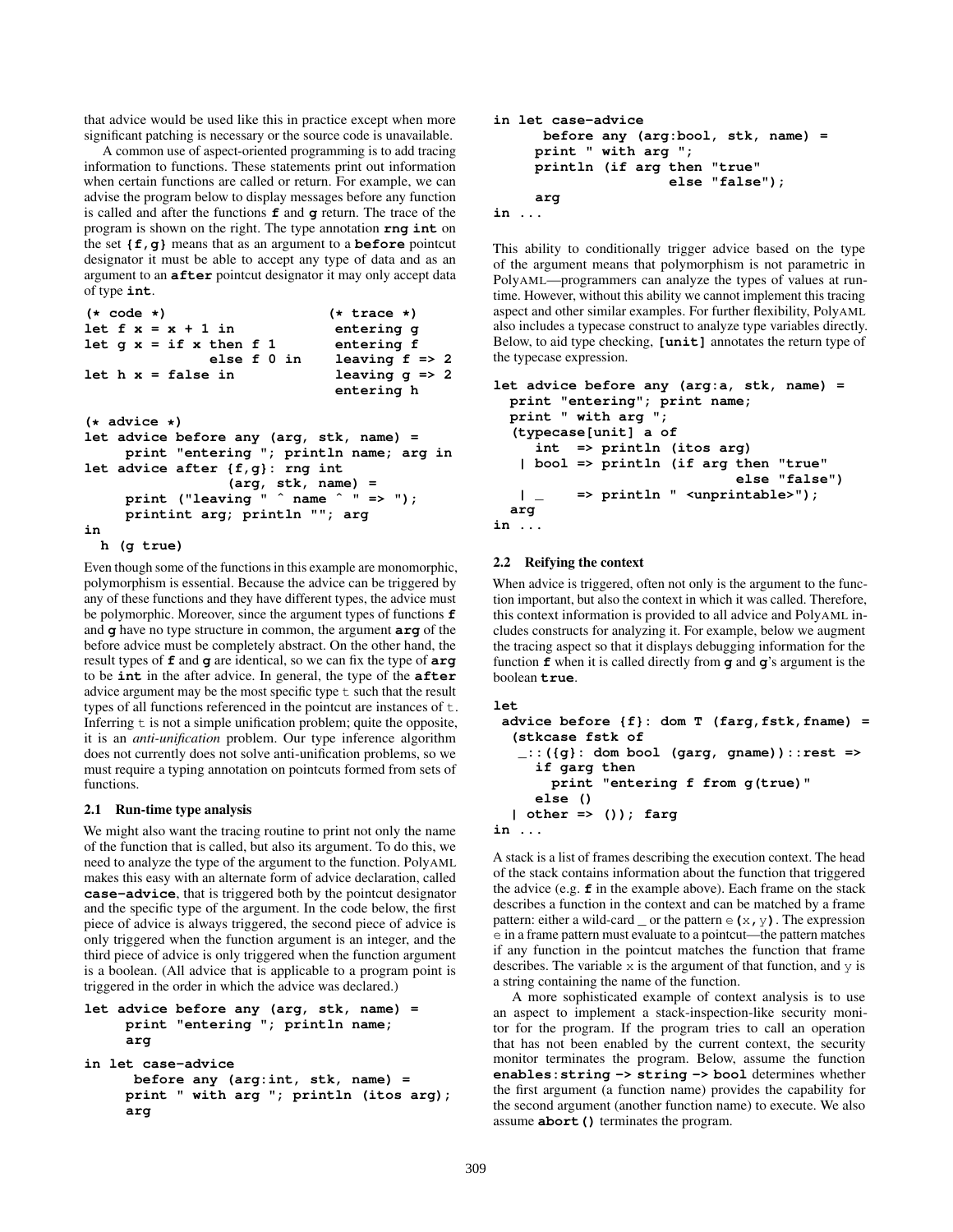```
let advice before any (arg1, stk, name1) =
   let rec walk y =
      stkcase y of
        nil => abort()
      | any (arg2, name2) :: rest =>
          if enables name2 name1 then ()
          else walk rest
   in walk stk; arg1
```
However, a subtle point that we caught only we tested this example with our implementation, is that the **any** pointcut is very difficult to use. In particular, the above program will always diverge, because the function calls in the body of the advice will trigger the advice itself.

This problem could be solved in a number of ways. One possibility would be to introduce a primitive, **disable** e, that will disable all advice while e is evaluated. The advice could then be rewritten as

```
let advice before any (arg1, stk, name1) =
   let rec walk y =
      stkcase y of
        nil => abort()
      | any (arg2, name2) :: rest =>
          if enables name2 name1 then ()
          else walk rest
   in disable (walk stk); arg1
```
Another option would be to introduce subtractive pointcuts, such as  $e_1$  **except**  $e_2$ , that behave here like set difference on names of functions. We could use this to rewrite the advice as

```
let rec walk name1 y =
  stkcase y of
    nil => abort()
  | any (arg2, name2) :: rest =>
      if enables name2 name1 then ()
      else walk rest in
let advice before
      (any except {walk,enables} : dom T)
      (arg1, stk, name1) =
   in walk name1 stk; arg1
```
This extension has the disadvantage that it the author of the advice must know the entire potential call tree for **walk** to properly specify the exception list.

Both of these extensions are straightforward to integrate into our type system, but the extensions would require some modifications to the core operational semantics we describe in Section [4.](#page-7-0)

## 2.3 First-class pointcuts

The last interesting feature of our language is the ability to use pointcuts as first-class objects. This facility is extremely useful for constructing generic libraries of profiling, tracing or access control advice that can be instantiated with whatever pointcuts are useful for the application. To give one simple example, consider the "f within g" pattern presented in one of the previous examples. This is a very common idiom; in fact, AspectJ has a special pointcut designator for specifying it. In PolyAML, assuming tuples for the moment, we can implement the **within** combinator using a function that takes two pointcuts—the first for the callee and the second for the caller—as arguments. Whenever we wish to use the **within** combinator, we supply two pointcuts of our choice as shown below.

```
let rec within
          ((fpc,gpc,body) : pc (T, T) *
                            dom bool *
                            (bool -> a)) =
  let advice before fpc (farg,fstk,fname) =
        (stkcase fstk of
          _ :: gpc (garg, gname) :: rest =>
             body garg
            | _ => ()); farg
  in ()
in let rec entering x =
  if x then (println "entering f from g"; x)
  else x
in
```
**within ({f}:(T,T), {g}: dom bool, entering)**

Notice that we placed a typing annotation on the formal parameter of **within**. When pointcuts are used as first-class objects, it is not always possible to infer types of function arguments and results. The reason is that pointcut types include polytypes; polytypes cannot be determined via unification. In the next section, we formally describe how to reconcile the Hindley-Milner type system with first-class pointcuts using type annotations.

# <span id="page-4-0"></span>3. Type inference

The type system of PolyAML is carefully designed to permit efficient type inference with an algorithm that is an extension of Damas and Milner's Algorithm  $W$  [[8](#page-12-8)]. Because the algorithm behaves exactly the same as ML for ML terms, all terms that do not include aspects or type analysis will type check without annotation, as they do in ML.

Type inference for PolyAML is specified by the judgments and rules that appear in Figure [4.](#page-5-0) The difficult part in the design of PolyAML's type system is reconciling type inference with firstclass pointcuts, polymorphic pointcuts, and run-time type analysis. In general, we have tried to balance simplicity and the number of required user annotations. It should be easy for the user to predict whether an annotation will be necessary. As we gain more experience with our implementation, we will be able to better gauge how much of a burden the annotations are. In Section [3.4,](#page-6-0) we discuss extensions of the type system that could reduce the number of required annotations.

## 3.1 First-class polymorphic pointcuts

First-class polymorphic pointcuts are problematic for type inference because they inject polytypes in the syntax of monotypes, with the type  $pc$  ( $s_1$ ,  $s_2$ ). Higher-order unification, which is known to be undecidable, would be necessary to guess the appropriate polytypes. Instead, whenever two pointcut types are compared by the unification algorithm, it requires that the polytypes abstract exactly the same type variables (up to  $\alpha$ -conversion) [\[27\]](#page-13-6).

Figure [2](#page-5-1) describes our unification algorithm and Figure [3](#page-5-2) presents some useful auxiliary definitions. Unification variables are notated by  $X, Y, Z, \ldots$  and are only introduced by the type inference algorithm. Unification variables are distinct from (rigid) programmer-supplied type variables a. Our term annotation rule be-haves like that of Standard ML [[29](#page-13-7)] rather than Objective Caml [[24](#page-13-8)]: Type-variables occurring in annotations are assumed to be bound by their enclosing scope, rather than acting like unification variables. This design choice is investigated in more detail by Shields and Peyton-Jones [\[33\]](#page-13-9).

We use  $\Theta$  to refer to an idempotent, ever-growing substitution of monotypes for unification-variables. Our unification judgment  $\Theta \vdash t_1 = t_2 \Rightarrow \Theta'$  is read as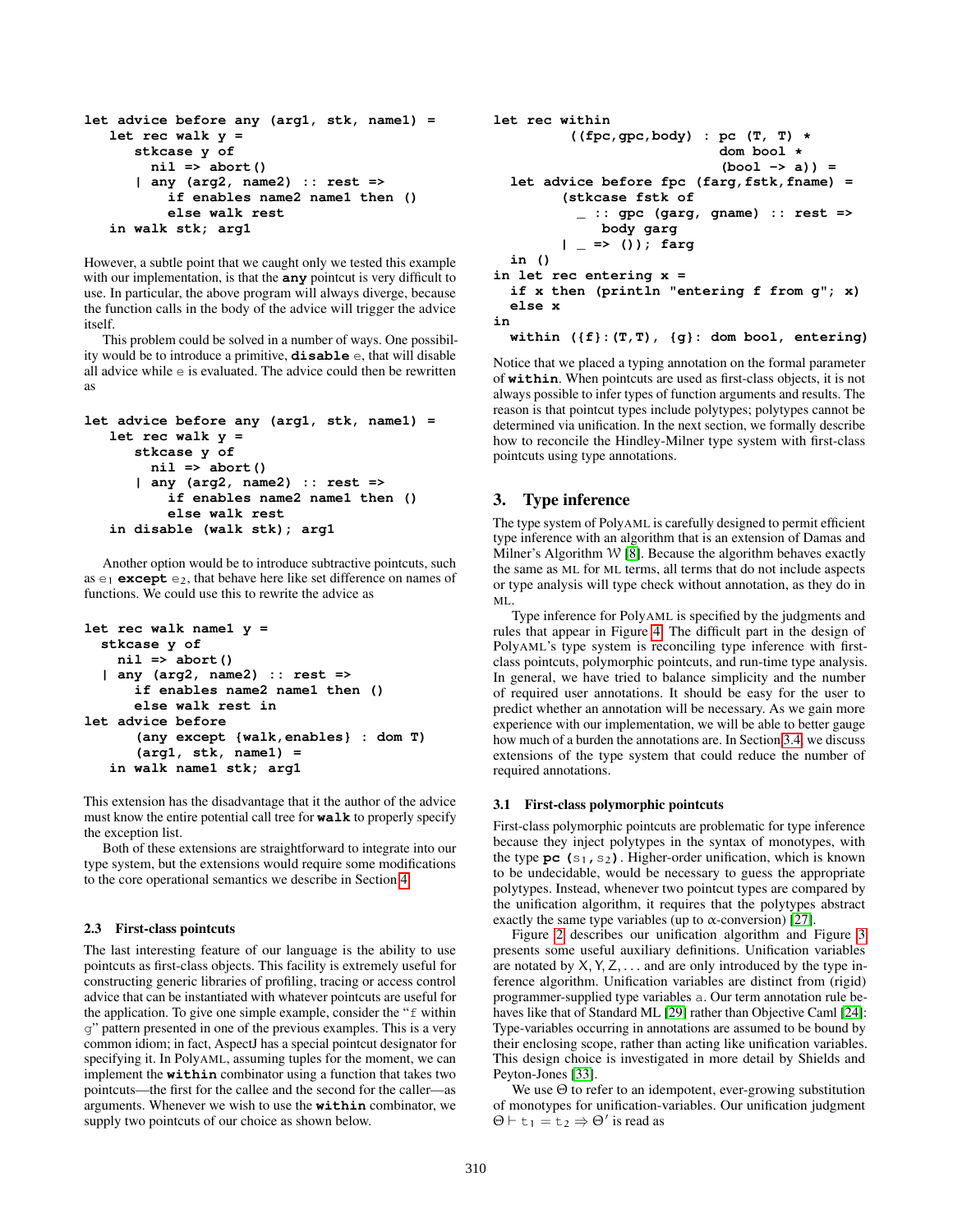$$
\boxed{\text{Unification } \Theta \vdash t_1 = t_2 \Rightarrow \Theta' \quad \text{if } t = \pm \Rightarrow \Theta' \quad \text{if } t = \pm \Rightarrow \Theta' \quad \text{if } t = \pm \Rightarrow \Theta \quad \text{if } t = \pm \Rightarrow \Theta \quad \text{if } t = \pm \Rightarrow \Theta' \quad \text{if } t = \pm \Rightarrow \Theta' \quad \text{if } t = \pm \Rightarrow \Theta \quad \text{if } t = \pm \Rightarrow \Theta \quad \text{if } t = \pm \Rightarrow \Theta \quad \text{if } t = \pm \Rightarrow \Theta \quad \text{if } t = \pm \Rightarrow \Theta' \quad \text{if } t = \pm \Rightarrow \Theta' \quad \text{if } t = \pm \Rightarrow \Theta' \quad \text{if } t = \pm \Rightarrow \Theta \quad \text{if } t = \pm \Rightarrow \Theta \quad \text{if } t = \pm \Rightarrow \Theta \quad \text{if } t = \pm \Rightarrow \Theta \quad \text{if } t = \pm \Rightarrow \Theta \quad \text{if } t = \pm \Rightarrow \Theta \quad \text{if } t = \pm \Rightarrow \Theta \quad \text{if } t = \pm \Rightarrow \Theta \quad \text{if } t = \pm \Rightarrow \Theta \quad \text{if } t = \pm \Rightarrow \Theta \quad \text{if } t = \pm \Rightarrow \Theta \quad \text{if } t = \pm \Rightarrow \Theta \quad \text{if } t = \pm \Rightarrow \Theta \quad \text{if } t = \pm \Rightarrow \Theta \quad \text{if } t = \pm \Rightarrow \Theta \quad \text{if } t = \pm \Rightarrow \Theta \quad \text{if } t = \pm \Rightarrow \Theta \quad \text{if } t = \pm \Rightarrow \Theta \quad \text{if } t = \pm \Rightarrow \Theta \quad \text{if } t = \pm \Rightarrow \Theta \quad \text{if } t = \pm \Rightarrow \Theta \quad \text{if } t = \pm \Rightarrow \Theta \quad \text{if } t = \pm \Rightarrow \Theta \quad \text{if } t = \pm \Rightarrow \Theta \quad \text{if } t = \pm \Rightarrow \Theta \quad \text{if } t = \pm \Rightarrow \Theta \quad \text{if } t = \pm \Rightarrow \Theta \quad \text{if } t = \pm \Rightarrow \Theta \quad \text{if } t = \pm \Rightarrow \Theta \quad \text{if } t = \pm \Rightarrow \Theta \quad \text{if } t = \pm \Rightarrow \Theta \quad \text{if } t = \pm \Rightarrow \Theta \quad \text{if } t = \pm \Rightarrow \Theta \quad \text{if } t = \pm \Rightarrow \Theta \quad \text{if } t = \pm \Rightarrow \Theta \quad \text{if } t
$$

#### <span id="page-5-1"></span>Figure 2. Unification

$$
\Gamma \ ::= \ \cdot | \Gamma, x :: t | \Gamma, x : t
$$
\n
$$
\Phi \ ::= \ \cdot | \Phi, x
$$
\n
$$
\Delta \ ::= \ \cdot | \Delta, a
$$
\n
$$
\pi(\text{before}, (s_1, s_2)) \triangleq s_1
$$
\n
$$
\pi(\text{stk}, (s_1, s_2)) \triangleq s_1
$$
\n
$$
\pi(\text{after}, (s_1, s_2)) \triangleq s_2
$$
\n
$$
\frac{\overline{X} \text{ fresh}}{\Theta \vdash \text{all } \overline{a} \cdot t_1 \leq \text{all } \overline{b} \cdot t_2 \Rightarrow \Theta'}
$$
\n
$$
\text{gen}(\Gamma, t) \triangleq \text{all } \overline{a} \cdot t_1 \overline{[\overline{a}/\overline{X}]}
$$

where  $X = FTV(t) - FTV(\Gamma)$ and  $\overline{a}$  fresh

# <span id="page-5-2"></span>Figure 3. Auxiliary definitions

"With input substitution  $\Theta$ , types  $t_1$  and  $t_2$  unify producing the extended substitution  $\Theta^{\prime}$ ."

That is, the substitution  $\Theta$  is extended to produce a new substitution  $\Theta'$  so that  $\Theta'(\tau_1) = \Theta'(\tau_2)$ . Furthermore,  $\Theta'$  is the most general unifier for these monotypes. In this and in other judgments, we use the convention that the outputs of the algorithm appear to the right of  $\Rightarrow$  symbol.

To provide flexibility with user annotations, there are two different forms of typing judgment for expressions (see Figure [4\)](#page-5-0). In these judgements,  $\Theta$  is an input substitution,  $\Gamma$  the term variable context,  $\Delta$  the type variable context, and  $\Phi$  the set of function names currently in scope. The first form is the standard judgment,  $\Theta; \Delta; \Phi; \Gamma \vdash e \Rightarrow t; \Theta', \text{ and is read as}$ 

"Given the input substitution  $\Theta$  and the contexts  $\Delta, \Phi$ , and  $\Gamma$ , the term  $\in$  has type  $\pm$  and produces substitution  $\Theta'$ , possibly requiring unification to determine  $t$ ."

The second judgment is a simple form of local type inference,  $\Theta; \Delta; \Phi; \Gamma \not\stackrel{\text{loc}}{\sim} e \Rightarrow t; \Theta', \text{ and is read as}$ 

"Given the input substitution  $\Theta$  and the contexts  $\Delta, \Phi$ , and  $\Gamma$ , the term  $e$  has type  $t$ , as specified by the programmer, and produces substitution  $\Theta'$ ."

This judgment holds when either the type of e was annotated in the source text or when e is an expression whose type is easy to determine, such as a variable whose (monomorphic) type was annotated or certain constants. To propagate the type annotation on variables, the context,  $\Gamma$  contains two different assertions depending

| Local rules $\Theta ; \Delta ; \Phi ; \Gamma \stackrel{\text{loc}}{\sim} e \Rightarrow t ; \Theta' \,   \,$                                                                                                                                                                                                                                                                                                                                                                                                                                                                                                                                                                                                                                            |
|--------------------------------------------------------------------------------------------------------------------------------------------------------------------------------------------------------------------------------------------------------------------------------------------------------------------------------------------------------------------------------------------------------------------------------------------------------------------------------------------------------------------------------------------------------------------------------------------------------------------------------------------------------------------------------------------------------------------------------------------------------|
| $\Delta \vdash t_2$ $\Theta; \Delta; \Phi; \Gamma \vdash e \Rightarrow t_1; \Theta'$ $\Theta' \vdash t_1 = t_2 \Rightarrow \Theta''$<br>$\Theta$ ; $\Delta$ ; $\Phi$ ; $\Gamma$ $\mu$ <sup>oc</sup> e: t <sub>2</sub> $\Rightarrow$ t <sub>2</sub> ; $\Theta$ "                                                                                                                                                                                                                                                                                                                                                                                                                                                                                        |
| x∷t∈Γ<br>$\overline{\Theta; \Delta; \Phi; \Gamma \xrightarrow{\text{loc}} x \Rightarrow t; \Theta}$<br>$\Theta$ ; $\Delta$ ; $\Phi$ ; $\Gamma \stackrel{\text{loc}}{\sim}$ () $\Rightarrow$ unit; $\Theta$                                                                                                                                                                                                                                                                                                                                                                                                                                                                                                                                             |
| $\Theta$ ; $\Delta$ ; $\Phi$ ; $\Gamma \stackrel{\text{loc}}{=} c \Rightarrow$ string; $\Theta$                                                                                                                                                                                                                                                                                                                                                                                                                                                                                                                                                                                                                                                        |
| $\Theta$ ; $\Delta$ ; $\Phi$ ; $\Gamma \stackrel{\text{loc}}{=}$ any $\Rightarrow$ pc (all a.a, all a.a); $\Theta$                                                                                                                                                                                                                                                                                                                                                                                                                                                                                                                                                                                                                                     |
| $\Delta \vdash s_1$<br>$\begin{array}{ccc} \Delta \vdash \mathbf{s}_2 & \forall \mathbf{i} & \mathbf{f}_\mathbf{i} \in \Phi & \Gamma(\mathbf{f}_\mathbf{i}) = \text{all } \overline{\mathbf{a}}.\mathbf{t}_{1, \mathbf{i}} \rightarrow \mathbf{t}_{2, \mathbf{i}} \\ \hline \Theta_{\mathbf{i}-\mathbf{1}} \vdash \mathbf{s}_1 \preceq \text{all } \overline{\mathbf{a}}.\mathbf{t}_{1, \mathbf{i}} \Rightarrow \Theta'_{\mathbf{i}} & \Theta'_{\mathbf{i}} \vdash \mathbf{s}_2 \preceq \text{all } \overline{\mathbf{a}}.\mathbf{t}_{2, \mathbf{i}} \Rightarrow$<br>$\overline{\Theta_0; \Delta; \Phi; \Gamma \vert^{\underline{\text{loc}}}} \, \{ \overline{\overline{\text{f}}} \}$ : $(s_1, s_2) \Rightarrow \textbf{pc} (s_1, s_2)$ ; $\Theta_n$ |
| Global rules $\Theta ; \Delta ; \Phi ; \Gamma \vdash \mathrm{\textnormal{e}} \Rightarrow \mathrm{\textnormal{t}} ; \Theta' \,   \,$                                                                                                                                                                                                                                                                                                                                                                                                                                                                                                                                                                                                                    |
| $\Theta ; \Delta ; \Phi ; \Gamma \stackrel{\text{loc}}{ \longrightarrow} \mathrm{e} \Rightarrow \mathrm{t} ; \Theta'$<br>$\Gamma(x) = \text{all } \overline{a}.t$ $\overline{X}$ fresh<br>$\Theta$ ; $\Delta$ ; $\Phi$ ; $\Gamma$ $\vdash$ $\Theta$ $\Rightarrow$ $t$ ; $\Theta'$<br>$\Theta$ ; $\Delta$ ; $\Phi$ ; $\Gamma \vdash x \Rightarrow \pm  \overline{X}/\overline{a} $ ; $\Theta$<br>$\Theta_1$ ; $\Delta$ ; $\Phi$ ; $\Gamma \vdash e_1 \Rightarrow t_1$ ; $\Theta_2$ $\Theta_2$ ; $\Delta$ ; $\Phi$ ; $\Gamma \vdash e_2 \Rightarrow t_2$ ; $\Theta_3$<br>X fresh $\Theta_3 \vdash t_1 = t_2 \rightarrow X \Rightarrow \Theta_4$<br>$\Theta_1$ ; $\Delta$ ; $\Phi$ ; $\Gamma \vdash e_1e_2 \Rightarrow X$ ; $\Theta_4$                    |
| $\Theta; \Delta; \Phi; \Gamma \vdash e \Rightarrow \text{stack}; \Theta_0 \qquad \Theta_0; \Delta; \Phi; \Gamma \vdash e' \Rightarrow t; \Theta''_0$<br>$\forall i \qquad \Theta_{i-1}''; \Delta; \Phi; \Gamma \vdash p_i \Rightarrow \Theta_i; \Delta_i; \Gamma_i$<br>$\Theta_i$ ; $\Delta$ , $\Delta_i$ ; $\Phi$ ; $\Gamma$ , $\Gamma$ <sub>i</sub> $\vdash$ $e_i \Rightarrow$ $t_i$ ; $\Theta'_i$ $\Theta'_i$ $\vdash$ $t_i = t \Rightarrow \Theta''_i$<br>$\Theta$ ; $\Delta$ ; $\Phi$ ; $\Gamma$ $\vdash$ stkcase e ( $\overline{p}$ =>e   _=> e') $\Rightarrow$ t; $\Theta''_n$                                                                                                                                                                  |
| a $\in \Delta$<br>$\Delta \vdash t \quad \Theta; \Delta; \Phi; \Gamma \vdash e \Rightarrow t; \Theta_0 \quad \forall i \quad \Delta_i = FTV(t_i) - \Delta$<br>$a \notin \text{FTV}(\text{t}_i)$ $\Theta_{i-1}$ ; $\Delta, \Delta_i$ ; $\Phi$ ; $\Gamma \langle \text{t}_i/a \rangle \vdash e_i [\text{t}_i/a] \Rightarrow \text{t}'_i$ ; $\Theta'_i$<br>$\Theta'_i \vdash \mathbf{t}'_i = \mathbf{t}[\mathbf{t}_i/\mathbf{a}] \Rightarrow \Theta_i$<br>$\Theta$ ; $\Delta$ ; $\Phi$ ; $\Gamma$ $\vdash$ typecase [t] a ( $\overline{t}$ =>e) => e) $\Rightarrow$ t; $\Theta$ <sub>n</sub>                                                                                                                                                              |
| $\Theta ; \Delta ; \Phi ; \Gamma \vdash \mathrm{d} \Rightarrow \Theta' ; \Phi' ; \Gamma' \qquad \Theta' ; \Delta ; \Phi , \Phi' ; \Gamma , \Gamma' \vdash \mathrm{e} \Rightarrow \mathrm{t} ; \Theta''$<br>$\Theta$ ; $\Delta$ ; $\Phi$ ; $\Gamma$ $\vdash$ <b>let</b> $d$ <b>in</b> $e \Rightarrow t$ ; $\Theta$ ''                                                                                                                                                                                                                                                                                                                                                                                                                                   |

# <span id="page-5-0"></span>Figure 4. Type inference for expressions

on whether types are inferred via unification  $(x : s)$  or known  $(x :: s)$ . We use the notation  $\Gamma(x) = s$  to refer to either  $x : s \in \Gamma$ or  $x :: s \in \Gamma$ .

The typing rule for advice declarations (in Figure [5\)](#page-6-1) states that the type of a pointcut must be determinable using the local type judgment. That way, the inference algorithm need not use unification to determine the type **pc** pt. Note that when the body of the advice is checked, the parameters are added to the context with known types, even though they need not be annotated by the user. Below we use the notation  $\pi(\text{tm}, \text{pt})$  to indicate projecting the appropriate polytype from the pointcut type. If tm is **before** the first component will be projected, if it is **after** the second will be projected. There is also special trigger time, **stk**, used only by the type inference algorithm that is essentially equivalent to **before**. This notation is defined in Figure [3.](#page-5-2)

The typing rule for **case-advice** is similar to that for advice. Note that **case-advice** requires a typing annotation on x, the first parameter to the advice. The user employs the annotation to drive the underlying run-time type analysis.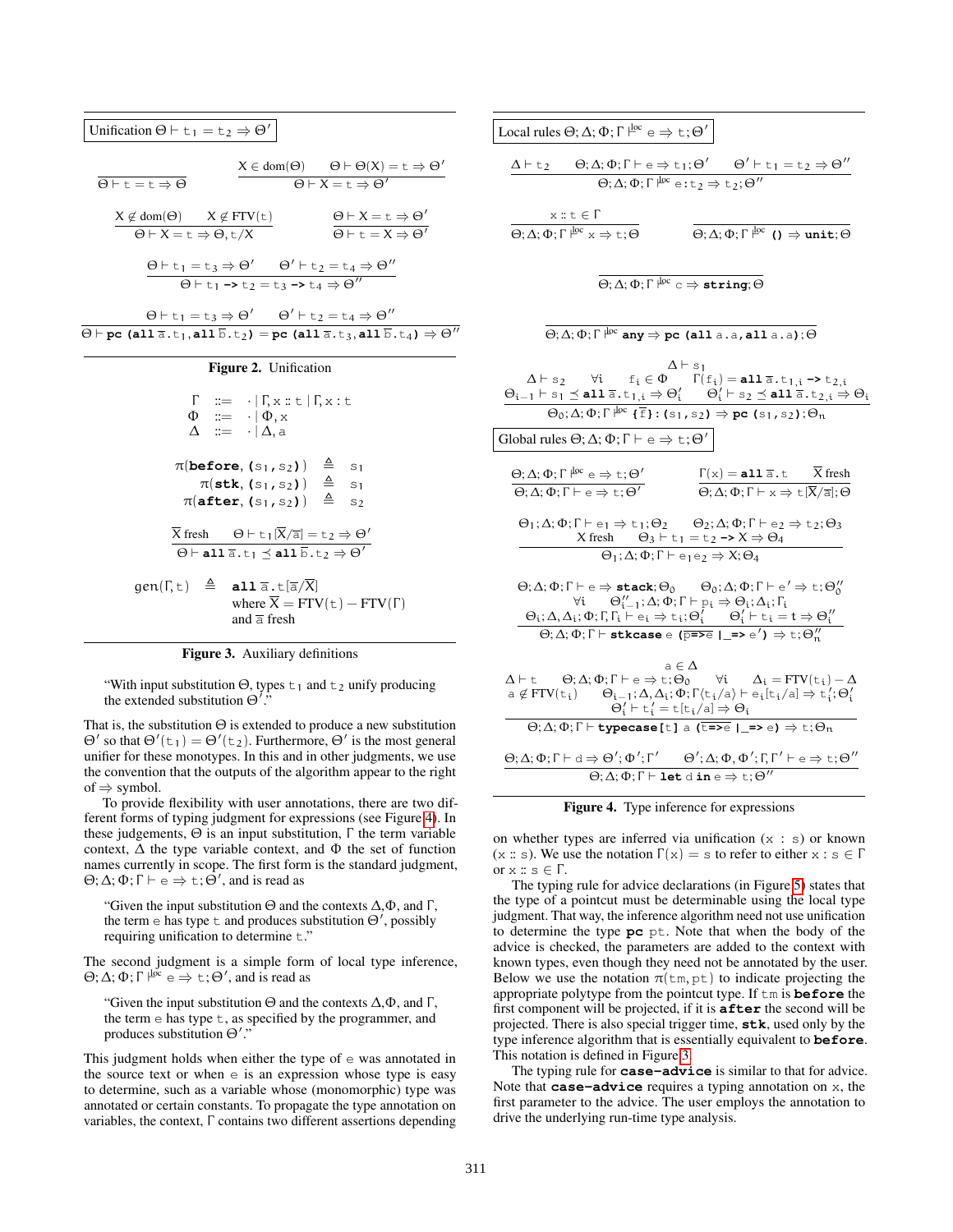| Declarations $\Theta$ ; $\Delta$ ; $\Phi$ ; $\Gamma \vdash d \Rightarrow \Theta'$ ; $\Phi'$ ; $\Gamma'$                                                                                                                                                                                                                                                                                                                                                                                                                                                                                                                                                                                                                                               |
|-------------------------------------------------------------------------------------------------------------------------------------------------------------------------------------------------------------------------------------------------------------------------------------------------------------------------------------------------------------------------------------------------------------------------------------------------------------------------------------------------------------------------------------------------------------------------------------------------------------------------------------------------------------------------------------------------------------------------------------------------------|
| $\overline{a} = (FTV(t_1) \cup FTV(t_2)) - \Delta$<br>$\Theta$ ; $\Delta$ , $\overline{a}$ ; $\Phi$ , f; $\Gamma$ , f :: t <sub>1</sub> -> t <sub>2</sub> , x :: t <sub>1</sub> + e <sub>1</sub> $\Rightarrow$ t <sub>3</sub> ; $\Theta'$<br>$\Theta'$ + $t_2 = t_3 \Rightarrow \Theta''$ s = all $\overline{a}$ , $t_1 \rightarrow t_2$<br>$\overline{\Theta:\Delta;\Phi;\Gamma\vdash \texttt{rec}~f(x:t_1):t_2=e_1\Rightarrow\Theta'';\cdot,f;\cdot,f::s}$                                                                                                                                                                                                                                                                                          |
| $X, Y$ fresh $\Theta; \Delta; \Phi, f; \Gamma, f: X \rightarrow Y, x: X \vdash e_1 \Rightarrow t; \Theta'$<br>$\Theta' \vdash Y = t \Rightarrow \Theta''$ $s = gen(\Theta''(\Gamma), \Theta''(X \rightarrow Y))$<br>$\Theta$ ; $\Delta$ ; $\Phi$ ; $\Gamma$ $\vdash$ rec f x = e <sub>1</sub> $\Rightarrow$ $\Theta''$ ; $\cdot$ , f; $\cdot$ , f : s                                                                                                                                                                                                                                                                                                                                                                                                 |
| $\Theta$ ; $\Delta$ ; $\Phi$ ; $\Gamma$ $\stackrel{\text{loc}}{=}$ $\epsilon_1 \Rightarrow \mathbf{pc}$ pt; $\Theta'$ $\pi$ (tm, pt) = all $\overline{a}$ .t <sub>1</sub><br>$\Theta';\Delta,\overline{a};\Phi;\Gamma,x::t_1,y::$ stack, z :: string $\vdash$ e <sub>2</sub> $\Rightarrow$ t <sub>2</sub> ; $\Theta''$<br>$\Theta''$ + t <sub>1</sub> = t <sub>2</sub> $\Rightarrow$ $\Theta'''$                                                                                                                                                                                                                                                                                                                                                      |
| $\Theta$ ; $\Delta$ ; $\Phi$ ; $\Gamma$ $\vdash$ advice tme <sub>1</sub> (x, y, z) = $\overline{e_2 \Rightarrow \Theta'''$ ;<br>$\Theta$ ; $\Delta$ ; $\Phi$ ; $\Gamma \stackrel{\text{loc}}{=} e_1 \Rightarrow \text{pc pt}$ ; $\Theta'$<br>$\pi(\text{tm}, \text{pt}) = \text{all } \overline{a} \cdot \text{t}_3 \qquad \overline{a} = \text{FTV}(\text{t}_3) - \Delta$<br>$\Theta'; \Delta, \overline{a}; \Phi; \Gamma, x :: t_3, y :: \textbf{stack}, z :: \textbf{string} \vdash e_2 \Rightarrow t_2; \Theta''$<br>$\Theta''$ + t <sub>3</sub> = t <sub>2</sub> $\Rightarrow$ $\Theta'''$<br>$\Theta$ ; $\Delta$ ; $\Phi$ ; $\Gamma$ $\vdash$ advice tme <sub>1</sub> (x:t <sub>3, Y, Z</sub> ) = e <sub>2</sub> $\Rightarrow$ $\Theta'''$ ; .; |
| $\Delta' = FTV(\mathbf{t}_1) - \Delta$ $\Theta; \Delta; \Phi; \Gamma \stackrel{\text{loc}}{\sim} \mathbf{e}_1 \Rightarrow \mathbf{pc} \mathrm{pt}; \Theta'$<br>$\Theta'; \Delta, \Delta'; \Phi; \Gamma, \text{x :: } t_1, \text{y :: stack}, \text{z :: string} \vdash \text{e}_2 \Rightarrow \text{t}_2; \Theta''$<br>$\Theta'' \vdash t_1 = t_2 \Rightarrow \Theta'''$                                                                                                                                                                                                                                                                                                                                                                              |
| $\Theta$ ; $\Delta$ ; $\Phi$ ; $\Gamma$ $\vdash$ case-advice tme <sub>1</sub> (x: t <sub>1</sub> , y <sub>1</sub> z) = e <sub>2</sub> $\Rightarrow$ $\Theta'''$ ;                                                                                                                                                                                                                                                                                                                                                                                                                                                                                                                                                                                     |
| Patterns $\Theta$ ; $\Delta$ ; $\Phi$ ; $\Gamma \vdash p \Rightarrow \Theta'$ ; $\Delta'$ ; $\Gamma' \parallel$                                                                                                                                                                                                                                                                                                                                                                                                                                                                                                                                                                                                                                       |
| $\Theta$ ; $\Delta$ ; $\Phi$ ; $\Gamma$ $\vdash$ nil $\Rightarrow$ $\Theta$ ; ·; ·                                                                                                                                                                                                                                                                                                                                                                                                                                                                                                                                                                                                                                                                    |
| $\Theta$ ; $\Delta$ ; $\Phi$ ; $\Gamma \vdash x \Rightarrow \Theta$ ; $\cdot$ ; $\cdot$ , x :: stack                                                                                                                                                                                                                                                                                                                                                                                                                                                                                                                                                                                                                                                  |
| $\Theta; \Delta; \Phi; \Gamma \vdash p \Rightarrow \Theta'; \Delta'; \Gamma'$<br>$\Theta; \Delta; \Phi; \Gamma \vdash \_ : : p \Rightarrow \Theta'; \Delta'; \Gamma'$                                                                                                                                                                                                                                                                                                                                                                                                                                                                                                                                                                                 |
| $\Theta$ ; $\Delta$ ; $\Phi$ ; $\Gamma \stackrel{\text{loc}}{\sim} e \Rightarrow \text{pc pt}$ ; $\Theta'$<br>$\pi(\textbf{stk}, \text{pt}) = \textbf{all} \ \overline{a}.t \qquad \Theta'; \Delta; \Phi; \Gamma \vdash p \Rightarrow \Theta''; \Delta'; \Gamma'$<br>$\overline{\Theta; \Delta; \Phi; \Gamma \vdash e(x, z) : :p \Rightarrow \Theta''; \Delta', \overline{a}; \Gamma', x : t_2, z : \textsf{string}}$                                                                                                                                                                                                                                                                                                                                 |
| $\Theta$ ; $\Delta$ ; $\Phi$ ; $\Gamma$ $\mu$ <sup>oc</sup> $\epsilon \Rightarrow$ <b>pc</b> pt; $\Theta'$ $\pi(\textbf{stk}, \text{pt}) = \textbf{all } \overline{a}$ . t<br>$\overline{a} = FTV(t) - \Delta \qquad \Theta'; \Delta; \Phi; \Gamma \vdash p \Rightarrow \Theta''; \Delta'; \Gamma'$<br>$\overline{\Theta; \Delta; \Phi; \Gamma \vdash e(x:t,z): p \Rightarrow \Theta''; \Delta', \overline{a}; \Gamma', x:t, z: \texttt{string}}$                                                                                                                                                                                                                                                                                                     |
|                                                                                                                                                                                                                                                                                                                                                                                                                                                                                                                                                                                                                                                                                                                                                       |

#### <span id="page-6-1"></span>Figure 5. Type inference for declarations and patterns

#### 3.2 Polymorphic pointcuts

Another tricky part of the type system is the formation of pointcuts from sets of function names. Only let-bound function names may be part of a pointcut. To ensure this constraint, the  $\Phi$  component of the typing judgments is a set of function names that are currently in scope. When a pointcut is formed from a set of functions, each of those functions must be a member of  $\Phi$ .

Now consider the rule for pointcuts constructed from sets of functions in Figure [4.](#page-5-0) The domain type of each function in the set must be at most as polymorphic as the first polytype in the pointcut type. Similarly, the range type of each function in the set must be at most as polymorphic as the second polytype in the pointcut type. The relation  $\Theta \vdash s_1 \preceq s_2 \Rightarrow \Theta'$  (defined in Figure [3\)](#page-5-2) and is read as

"Given input substitution  $\Theta$ , polytype  $s_1$  can be shown to be more general than polytype  $s_2$ , by producing an extended substitution  $\Theta'$ ."

By more general, we mean that there exists an instantiation for some of the quantified variables in  $\Theta'(\mathfrak{s}_1)$  that will make it equal to  $\Theta'(\mathfrak{s}_2)$ . This is the same definition as in ML. To simplify inference, the polytypes  $(s_1, s_2)$  must be annotated on the set by the user. Because of this annotation, the expression always has a local type.

#### 3.3 Run-time type analysis

There are two difficulties with combining type inference with runtime type analysis. First, the return type of a **typecase** expression is difficult to determine from the types of the branches. We solve this first problem by simply requiring an annotation for the result type. As the rule in Figure [4](#page-5-0) shows, if the expression should be of type  $t$ then a branch for type  $t_i$  may be of type  $t[t_i/a]$ . This substitution is sound because if the branch is executed, then the type a is the same as the type  $t_i$ . When type checking each branch, types in the context may also change. Above, the notation  $\Gamma \langle \pm i / a \rangle$  means that type  $t_i$  is substituted for the variable a *only* in local assumptions x :: s. Other types remain the same.

Note that we must not allow refinement in inferred parts of the context (assumptions of the form a : s) because, even with the return type annotation on **typecase**, there are some expressions with no principal type. For example, in the following code fragment,

**let rec h (x:a) = let rec g (y) = typecase[int] a of int => y + 1 | \_ => 2 in g**

**in ...**

we can assign the types **all a. a -> a -> int** or **all a.a -> int -> int** to **h**, and neither is more general than the other. The problem is that it is equally valid for **y** to have type **int** or to have a type that refines to **int**. By requiring the user to specify the type of **y** for refinement to apply, we eliminate this confusion. This issue has appeared before in type inference systems for Generalized Algebraic Datatypes (also called Guarded Recursive Datatypes) [\[31,](#page-13-10) [34,](#page-13-11) [35\]](#page-13-12).

#### <span id="page-6-0"></span>3.4 Extensions to PolyAML

One property of our type system is simplicity. It is easy for the user to understand where annotations are required. However, practice may show that this simplicity comes at a price: those annotations may be burdensome to users. Therefore, we plan to use our implementation to explore a number of potential extensions and modifications of our type system. However, none of the following extensions are currently part of our implementation.

First, a few specialized rules may eliminate a number of user annotations. For example, if all of the functions in a pointcut have the same type, no annotation would be necessary.

$$
\frac{\forall i \quad f_i \in \Phi \quad \Gamma(f_i) = \text{all } \overline{a}. t_1 \rightarrow t_2} {\Theta; \Delta; \Phi; \Gamma \stackrel{\text{loc}}{\sim} {\{\overline{f}\}} \Rightarrow \text{pc } (\text{all } \overline{a}. t_1, \text{all } \overline{a}. t_2); \Theta}
$$

Also, we could always try the type **pc (all a.a,all a.a)**, if no type has been supplied by the user.

$$
\forall i \qquad f_i \in \Phi
$$
  

$$
\Theta; \Delta; \Phi; \Gamma \stackrel{\text{loc}}{\longrightarrow} \{\overline{f}\} \Rightarrow \text{pc (all a.a, all a.a)}; \Theta
$$

Looking at advice declarations, if local inference fails, we could allow unification for the determination of pointcut types by requiring them to be monomorphic.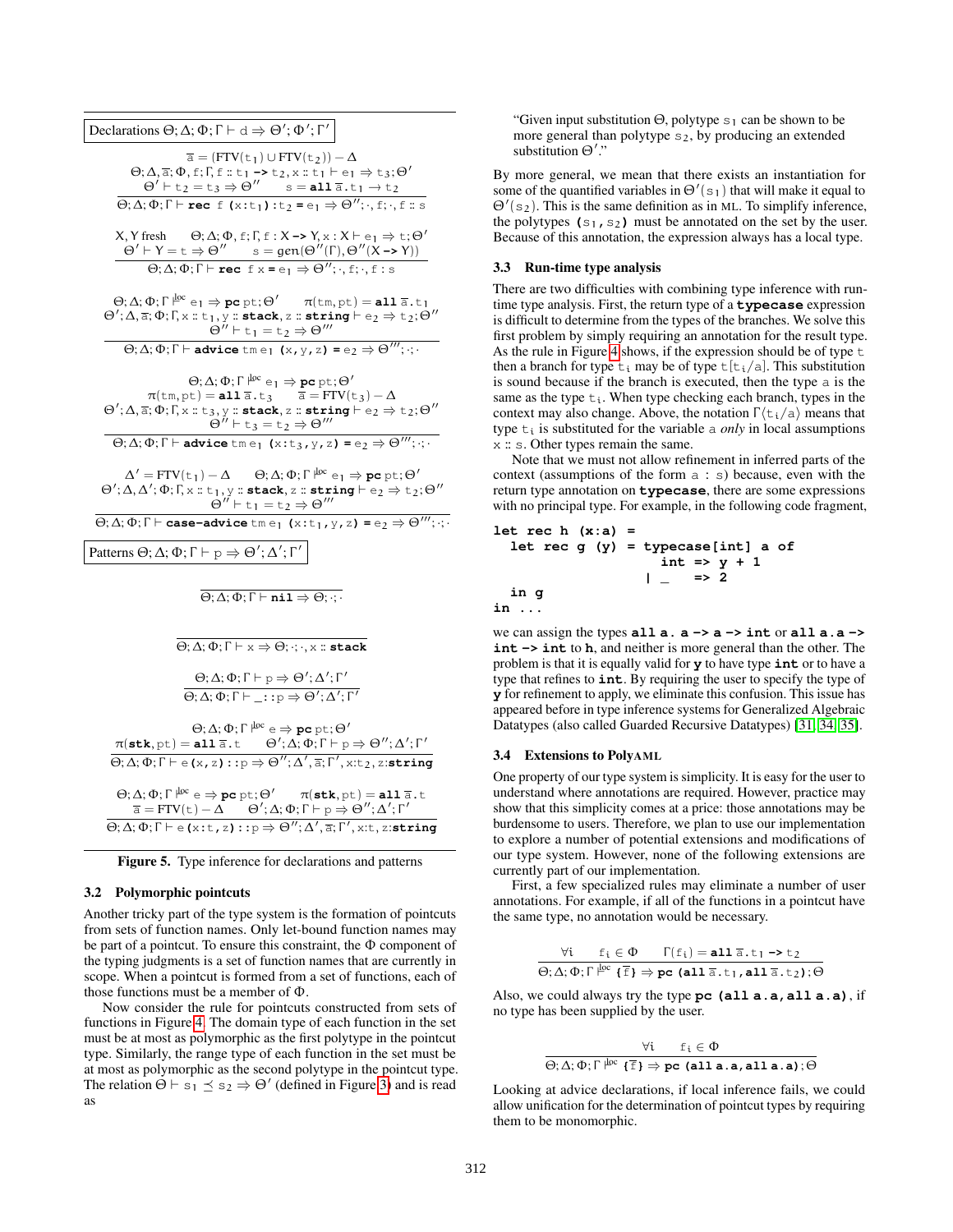| $\Theta_0$ : $\Delta$ : $\Phi$ : $\Gamma \vdash e_1 \Rightarrow$ to: $\Theta_1$                                                                |
|------------------------------------------------------------------------------------------------------------------------------------------------|
| $\Theta_1 \vdash t_0 = \mathbf{pc}$ (t <sub>1</sub> ,t <sub>2</sub> ) $\Rightarrow \Theta_2$ $\pi$ (tm, (t <sub>1</sub> ,t <sub>2</sub> )) = t |
| $\Theta_2$ ; $\Delta$ ; $\Phi$ ; $\Gamma$ , x :: t, y :: stack, z :: string $\vdash$ e <sub>2</sub> $\Rightarrow$ t; $\Theta_3$                |
| $\Theta_0$ ; $\Delta$ ; $\Phi$ ; $\Gamma$ $\vdash$ advice tme <sub>1</sub> (x, y, z) = e <sub>2</sub> $\Rightarrow \Theta_3$ ; ;               |

Besides these minor tweaks, we also plan to explore more significant modifications. First, we may get more mileage out of our annotations by using a more sophisticated form of local type inference, such as *bidirectional type inference* [[32](#page-13-13), [30](#page-13-14)] or *boxy types* [\[38\]](#page-13-15).

More ambitiously, if we can reconcile anti-unification constraints with unification, a number of annotations may be eliminated. Not only could we drop the annotation on the formation of pointcuts from sets of function names, but might also be able to drop the annotation on the return type of **typecase**. As long as there are multiple branches, we could use anti-unification to determine the return type of **typecase** unambiguously. For example, in the following code fragment

```
let rec f(x : a) = typecase a of int \Rightarrow 3
```
It is impossible to determine whether **f** should be type **all a.a -> int** or **all a.a -> a**. However, for the following code fragment

let rec  $g(x : a) = typecase a of int \Rightarrow 3$  $| =$  => 4

We can unambiguously give **q** the type **all a.a -> int**.

#### 3.5 Future work: A declarative specification

Some users of ML rely on the *declarative* nature of the HM type system, which elides the uses of unification [[28](#page-13-16)]. We are working to develop a similar declarative specification for our type system.

Unfortunately, the rule for pointcuts has undesirable interactions with the declarative specification of HM-style type inference. This rule uses the function  $f_i$  without instantiation, breaking the following property: if  $\Delta; \Phi; \Gamma \vdash e : t$  and  $\Gamma'$  is a more general context than  $\Gamma$ , then  $\Delta; \Phi; \Gamma' \vdash e : t$ . This property does not hold because a more general type for a function  $f_i$  may require a more general pointcut type annotation when that function appears in a pointcut set. Because this property fails, our algorithm is not complete with respect to the standard specification of HM-style inference extended with our new terms. The reason is that the algorithm always uses the most general type for let-bound variables, whereas the declarative system is free to use a less general type.

For example, the following term type checks according to the rules of such a specification, but *not* according to our algorithm. The declarative rules may assign **f** the type **string -> string**, but our algorithm will always choose the most general type, **all a.a -> a**

#### let rec  $f x = x in \{f\}$ : (string, string)

We believe this term should not type check, as, given the definition of **f**, the user should expect that it has type **all a.a -> a** and might be used at many types. Our type inference algorithm concurs. We conjecture that if the specification were required to choose the most general type for let-bound variables, it would correspond exactly with our algorithm, but we have not proved this fact. Happily, even though we are changing the specification for pure ML terms, this change would not invalidate any ML programs. It merely cuts down the number of alternate typing derivations for terms that use let. The derivation that uses the most general type is still available.

# <span id="page-7-0"></span>4. Polymorphic core calculus

In the previous section, we defined the syntax and static semantics for PolyAML. One might choose to define the operational semantics for this language directly as a step-by-step term rewriting relation, as is often done for  $\lambda$ -calculi. However, the semantics of certain constructs is very complex. For example, function call, which is normally the simplest of constructs in the  $\lambda$ -calculus, combines the ordinary semantics of functions with execution of advice, the possibly of run-time type analysis and extraction of metadata from the call stack. Rather than attempt to specify all of these features directly, creating a horrendous mess, we specify the operational semantics in stages. First, we show how to compile the highlevel constructs into a core language, called  $\mathbb{F}_A$ . The translation breaks down complex high-level objects into substantially simpler, orthogonal core-level objects. This core language is also typed and the translation is type-preserving. Second, we define an operational semantics for the core language. Since we have proven that the  $\mathbb{F}_A$  type system is sound and the translation from the source is type-preserving, the PolyAML is safe.

Our core language differs from the PolyAML in that it is not oblivious—control-flow points that trigger advice must be explicitly annotated. Furthermore, it is explicitly typed—type abstraction and applications must also be explicitly marked in the program, as well as argument types for all functions. Also, we have carefully considered the orthogonality of the core language—for example, not including the combination of advice and type analysis that is found in the **case-advice** construct. For these reasons, one would not want to program in the core language. However, in exchange, the core language is much more expressive than the source language.

Because  $\mathbb{F}_A$  is so expressive, we can easily experiment with the source language, adding new features to scale the language up or removing features to improve reasoning power. For instance, by removing the single type analysis construct, we recover a language with parametric polymorphism. In fact, during the process of developing our PolyAML, we have made numerous changes. Fortunately, for the most part, we have not had to make corresponding few changes in  $\mathbb{F}_A$ . Consequently, we have not needed to reprove soundness of the target language, only recheck that the translation is type-preserving, a much simpler task. Finally, in our implementation, the type checker for the  $\mathbb{F}_A$  has caught many errors in the translation and helped the debugging process tremendously.

The core language  $\mathbb{F}_A$  is an extension of the core language from WZL with polymorphic labels, polymorphic advice, and runtime type analysis. It also improves upon the semantics of context analysis. In this section, we sketch the semantics of  $\mathbb{F}_A$ , but due to lack of space, the complete semantics appears in the companion technical report [[11](#page-12-9)]. In Section [5,](#page-10-0) we sketch the translation from PolyAML to  $\mathbb{F}_A$ .

## 4.1 The semantics of explicit join points

For expository purposes, we begin with a simplified version of  $\mathbb{F}_A$ , and extend it in the following subsections. The initial syntax is summarized below.

- $\tau ::= 1 | \text{string} | \tau_1 \rightarrow \tau_2 | \tau_1 \times \ldots \times \tau_n | \alpha | \forall \alpha.\tau | (\overline{\alpha}.\tau)$  label  $|\overline{(\alpha,\tau)}\rangle$  pc | advice
- $e ::= \langle \rangle | c | x | \lambda x : \tau . e | e_1 e_2 | \Lambda \alpha . e | e[\tau] | fix x : \tau . e \rangle$ 
	- $\langle \overline{e} \rangle$  | let  $\langle \overline{x} \rangle = e_1$  in  $e_2$  | new  $\overline{\alpha}.\tau \le e \mid \ell$
	- $\{\overline{e}\}\,|$  e<sub>1</sub> ∪ e<sub>2</sub> | e<sub>1</sub>[ $\overline{\tau}$ ][[e<sub>2</sub>]] | {e<sub>1</sub>. $\overline{\alpha}$ x: $\tau \to e_2$ }|  $\Uparrow$  e typecase[ $\alpha.\tau_1$ ]  $\tau_2$  ( $\tau_3 \Rightarrow e_1, \alpha \Rightarrow e_2$ )
		-

The basis of  $\mathbb{F}_A$  is the  $\lambda$ -calculus with unit, strings and ntuples. If  $\bar{e}$  is a sequence of expressions  $e_1 \dots e_n$  for  $n \ge 2$ , then  $\langle \overline{e} \rangle$  creates a tuple. The expression let  $\langle \overline{x} \rangle = e_1$  in  $e_2$  binds the contents of a tuple to a vector of variables  $\bar{x}$  in the scope of e2. Unlike WZL, we add impredicative polymorphism to the core language, including type abstraction  $(\Lambda \alpha. e)$  and type application  $(e[\tau])$ . We write  $\langle \rangle$  for the unit value and c for string constants.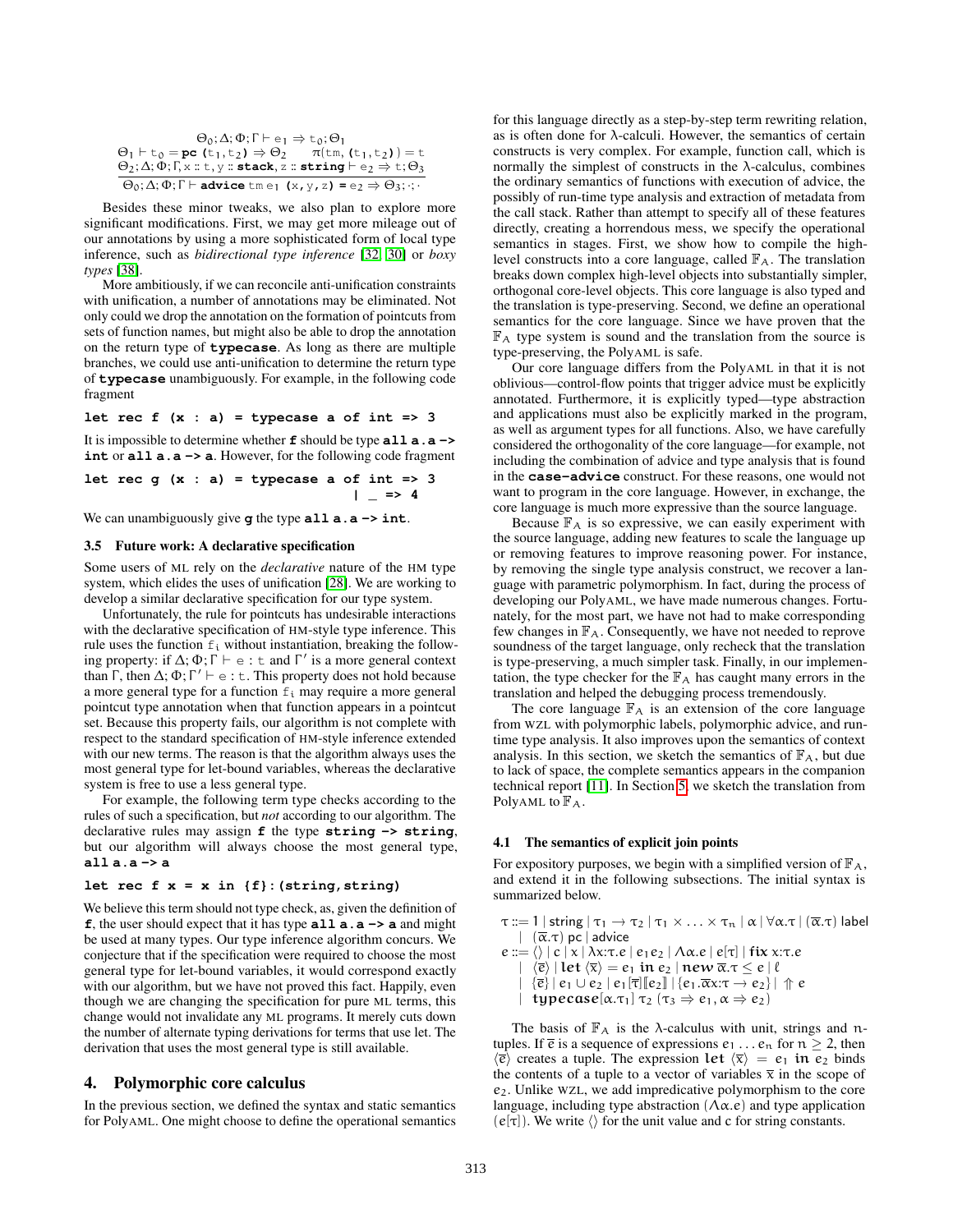Abstract labels,  $\ell$ , play an essential role in the calculus. Labels are used to mark control-flow points where advice may be triggered, with the syntax  $\ell[\bar{\tau}][[e]]$ . We call such points in the core language *join points*. For example, in the addition expression  $v_1 + \ell[\bar{\tau}][[e_2]]$ , after  $e_2$  has been evaluated to a value  $v_2$ , evaluation of the resulting subterm  $\ell[\bar{\tau}]\|\nu_2\|$  causes any advice associated with  $\ell$  to be triggered.

Here, unlike in WZL, the labels form a tree-shaped hierarchy. The top label in the hierarchy is  $U$ . All other labels  $\ell$  sit somewhere below U. If  $\ell_1 \leq \ell_2$  then  $\ell_1$  sits below  $\ell_2$  in the hierarchy. The expression  $\mathbf{n}$ ew  $\overline{\alpha}$ . $\tau \leq e$  evaluates e, obtaining a label  $\ell_2$ , and generates a new label  $\ell_1$  such that  $\ell_1 \leq \ell_2$ . This label structure closely resembles the label hierarchy defined by Bruns et al. for their (untyped)  $\mu$ ABC calculus [\[4\]](#page-12-10).

Our first class labels can then be grouped into collections using the label-set expression,  $\{\overline{e}\}\$ . Label-sets can then be combined using the union operation,  $e_1 \cup e_2$ . Label-sets form the basis for specifying when a piece of advice applies.

Advice is a computation that exchanges data with a particular join point, making it similar to a function. Note that advice in  $\mathbb{F}_A$  (written  $\{e_1, \overline{\alpha}x:\tau \to e_2\}$ ) is first-class. The type variables  $\overline{\alpha}$ and term variable  $x$  are bound in the body of the advice  $e_2$ , and the expression  $e_1$  is a label-set that describes when the advice is triggered. For example, the advice  $\{\{\overline{\ell}\}\}\times\left(\overline{\ell}\right)$ .  $x:\mathsf{int} \to e$  is triggered when control-flow reaches a join point marked with  $\ell_1$ , provided  $\ell_1$  is a descendent of a label in the set  $\{\overline{\ell}\}\$ . If this advice has been installed in the program's dynamic environment,  $v_1 + \ell_1 \|\[mathbf{v}_2\]$  evaluates to  $v_1 + e[v_2/x].$ 

When labels are polymorphic, both types and values are exchanged between labeled control-flow points and advice. For instance, if  $\ell_1$  is a polymorphic label capable of marking a controlflow point with any type, we might write  $v_1 + \ell_1$ [int][ $v_2$ ]. In this case, if the advice  $\{\{\ell_1\}.\alpha x:\alpha \to e\}$  has been installed, then the previous expression evaluates to  $v_1 + e[{\rm int}/\alpha][v_2/\alpha]$ . Since U sits at the top of the label hierarchy, once installed, advice with the form  $\{ \{U\}, \alpha x : \alpha \to e \}$  is executed at every labeled control-flow point.

Advice is installed into the run-time environment with the expression  $\Uparrow$  e. Multiple pieces of advice may apply to the same control-flow point, so the order advice is installed in the run-time environment is important. WZL included mechanisms for installing advice both before or after currently installed advice, for simplicity  $\mathbb{F}_A$  only allows advice to be installed after.

*Operational semantics* The operational semantics must keep track of both the labels that have been generated and the advice that has been installed. An allocation-style semantics keeps track of the set  $\Sigma$  of labels allocated so far (and their associated types) and A, an ordered list of installed advice. The main operational judgment has the form  $\Sigma$ ;  $A$ ;  $e \mapsto \Sigma'$ ;  $A'$ ;  $e'$ . To describe the operational compatible the splatform semantics, we use the following syntax for values  $\nu$  and evaluation contexts E:

$$
\begin{array}{l} \nu ::= \langle \rangle \mid \lambda x{:}\tau.e \mid \langle \overline{\nu} \rangle \mid \Lambda \alpha.e \mid \ell \mid \{ \nu.x{:}\tau \rightarrow e \} \\ E ::= \left[ \; \right] \mid E \; e \mid \nu \; E \mid E[\tau] \mid \langle E, \ldots, e \rangle \mid \langle \nu, \ldots, E \rangle \\ \mid \;\; let \; \langle \overline{x} \rangle = E \; in \; e \mid E[\overline{\tau}] [\![e]\!] \mid \nu[\overline{\tau}] [\![E]\!] \mid \Uparrow E \mid \{E. \overline{\alpha} x{:}\tau \rightarrow e \} \\ \mid \;\; new \; \overline{\alpha}. \tau \leq E \end{array}
$$

Evaluation contexts give the core aspect calculus a call-by-value, left-to-right evaluation order, but that choice is orthogonal to the design of the language. Auxiliary rules with the form  $\Sigma$ ; A;  $e \mapsto_{\beta}$  $\Sigma'$ ;  $\overline{A}'$ ;  $e'$  give the primitive  $\beta$ -reductions for expressions in the language. The main points of interest have been described informally through examples in the previous section and are included in the excerpted rules in Figure [6.](#page-8-0)

A third judgment form  $\Sigma; A; \ell; \tau \Rightarrow \nu$  describes, given a particular label  $\ell$  marking a control-flow point, and type  $\tau$  for the object at that point, how to pick out and compose the advice in context A that should execute at the control-flow point. The result of this advice composition process is a function  $\nu$  that may be  $\beta$ -reduction  $\Sigma; A; e \mapsto_{\beta} \Sigma'; A'; e'$ 

$$
\overline{\Sigma;A;\{\overline{\ell_1}\}\cup\{\overline{\ell_2}\}\mapsto_\beta\overline{\Sigma;A;\{\overline{\ell_1\ell_2}\}}
$$

 $\ell' \notin \text{dom}(\Sigma)$  $\Sigma; A; \textbf{new} \ \overline{\alpha}.\tau \leq \ell \mapsto_{\beta} \Sigma, \ell'; \overline{\alpha}.\tau \leq \ell; A; \ell'$ 

$$
\overline{\Sigma;A;\Uparrow\boldsymbol{\nu}\mapsto_{\beta}\Sigma;\boldsymbol{\nu},A;\langle\rangle}
$$

 $\exists\Theta.\Theta=\text{MGU}(\tau_2,\tau_3)$  $\Sigma; A; \text{typecase}[\alpha.\tau_1] \tau_2 \ (\tau_3 \Rightarrow e_1, \alpha \Rightarrow e_2) \mapsto_\beta \Sigma; A; \Theta(e_1)$ 

 $\neg \exists \Theta.\Theta = \text{MGU}(\tau_2, \tau_3)$  $\Sigma; A;$ typecase[ $\alpha.\tau_1$ ]  $\tau_2$  ( $\tau_3 \Rightarrow e_1, \alpha \Rightarrow e_2$ )  $\mapsto_\beta \Sigma; A; e_2[\tau_2/\alpha]$ 

$$
\frac{\ell:\overline{\alpha}.\tau \leq \ell' \in \Sigma \quad \Sigma; A; \ell; \tau[\overline{\tau}/\overline{\alpha}] \Rightarrow \nu'}{\Sigma; A; \ell[\overline{\tau}][\nu] \mapsto_{\beta} \Sigma; A; \nu'\nu}
$$
  
Advice composition  $\Sigma; A; \ell; \tau \Rightarrow e$ 

$$
\overline{\Sigma:\cdot:\ell:\tau\Rightarrow\lambda x:\tau.x}
$$

 $\Sigma; A; \ell; \tau_2 \Rightarrow v_2 \qquad \Sigma \vdash \ell \leq \ell_i \text{ for some } i \qquad \exists \overline{\tau}.\tau_2 = \tau_1[\overline{\tau}/\overline{\alpha}]$  $\Sigma; \mathcal{A}, \{ \{ \ell \}. \overline{\alpha} \chi : \tau_1 \to e \}; \ell; \tau_2 \Rightarrow \lambda \chi : \tau_2 \cdot \nu_2(e[\overline{\tau}/\overline{\alpha}])$  $\Sigma; A; \ell; \tau_2 \Rightarrow v_2 \qquad \Sigma \vdash \ell \not\leq \ell_i$  $\Sigma; A, \{\{\ell\}, \overline{\alpha}x:\tau_1 \to e\}; \ell; \tau_2 \Rightarrow \nu_2$ 

<span id="page-8-0"></span>

applied to a value with type  $\tau$ . This judgment (advice composition) is described by three rules shown in Figure [6.](#page-8-0) The first composition rule returns the identity function when no advice is available. The other rules examine the advice at the head of the advice heap. If the label  $\ell$  is descended from one of the labels in the label set, then that advice is triggered. The head advice is composed with the function produced from examining the rest of the advice in the list. Not only does advice composition determine if  $\ell$  is lower in the hierarchy than some label in the label set, but it also determines the substitution for the abstract types  $\bar{\alpha}$  in the body of the advice. The typing rules ensure that if the advice is triggered, this substitution will always exist, so the execution of this rule does not require run-time type information.

**Type system** The primary judgment of the  $\mathbb{F}_A$  type system,  $\Delta$ ;  $\Gamma \vdash$  $e : \tau$ , indicates that the term e can be given the type  $\tau$ , where free type variables appear in  $\Delta$  and the types of term variables and labels appear in  $\Gamma$ . The typing rules for this judgment appear in Figure [7.](#page-9-0)

The novel aspect of the  $\mathbb{F}_A$  type system is how it maintains the proper typing relationship between labels, label sets and advice. Because data is exchanged between labeled control-flow points and advice, these two entities must agree about the type of data that will be exchanged. To guarantee agreement, we must be careful with the types of labels, which have the form  $\overline{\alpha}$ .  $\tau$  label. Such labels may mark control-flow points containing values of any type  $\tau$ , where free variables  $\bar{\alpha}$  are replaced by other types  $\bar{\tau}$ . For example, a label  $\ell$  with the type  $\alpha$ . $\alpha$  label may mark any control flow point as  $\alpha$  may be instantiated with any type (See Figure [7](#page-9-0) for the formal typing rule.). Here is a well-typed triple in which  $\ell$  marks three different control flow points, each with different types:

 $\langle A\beta.\lambda x:\beta.\ell[\beta][x], \ell[\text{int}][3], \ell[\text{bool}][\text{true}]\rangle$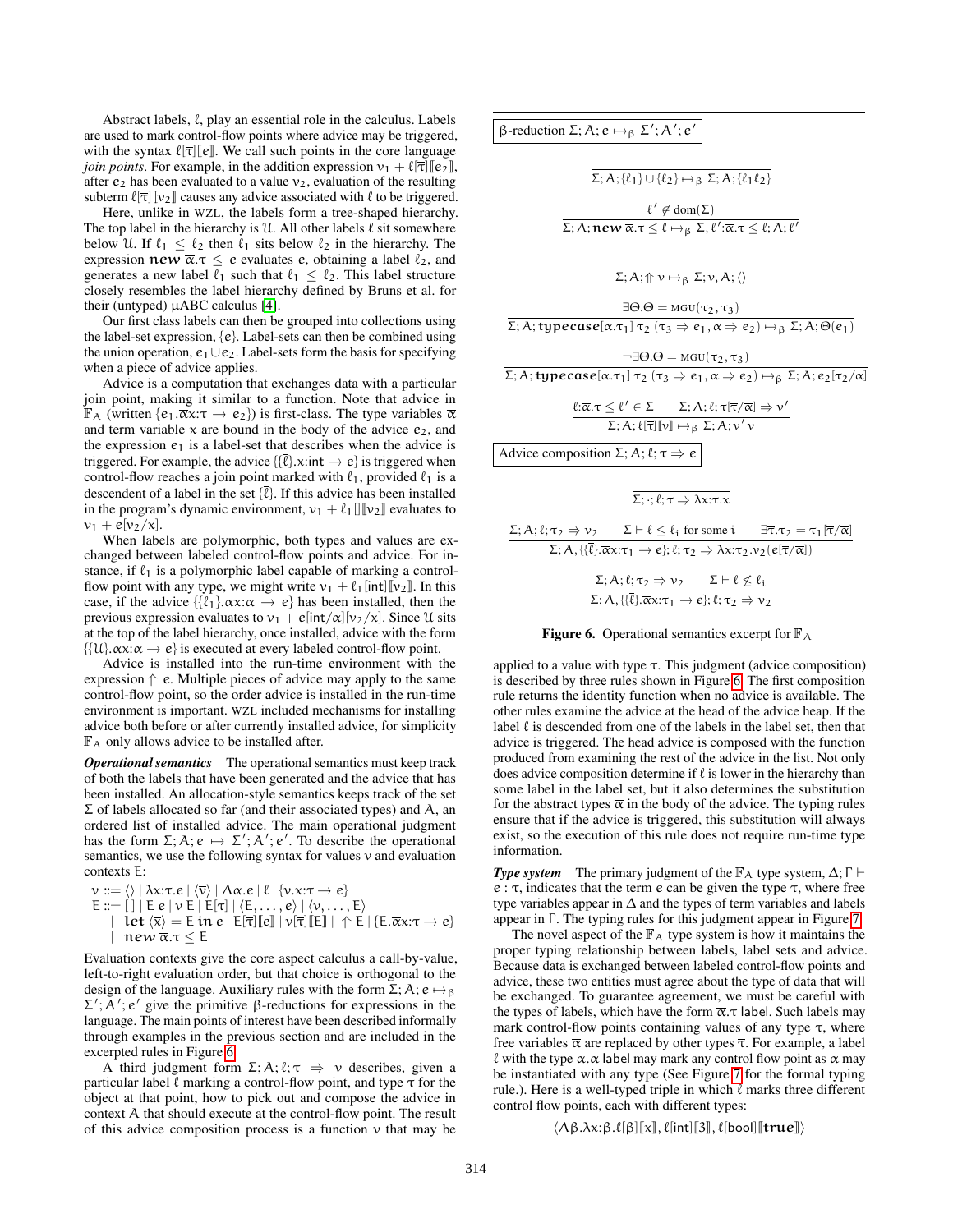| $\ell:\overline{\alpha}.\tau\in\Gamma$                                                                                                                                                                                             |  |  |  |
|------------------------------------------------------------------------------------------------------------------------------------------------------------------------------------------------------------------------------------|--|--|--|
| $\Delta; \Gamma \vdash \ell : (\overline{\alpha}, \tau)$ label                                                                                                                                                                     |  |  |  |
|                                                                                                                                                                                                                                    |  |  |  |
| $\Delta; \Gamma \vdash e_i : (\overline{\alpha}_i.\tau_i)$ label $\Delta \vdash \overline{\beta}.\tau \preceq \overline{\alpha}_i.\tau_i$                                                                                          |  |  |  |
| $\Delta: \Gamma \vdash \{\overline{e}\} : (\overline{B}, \tau)$ pc                                                                                                                                                                 |  |  |  |
|                                                                                                                                                                                                                                    |  |  |  |
| $\Delta; \Gamma \vdash e_i : (\overline{\alpha}, \tau_i)$ pc $\Delta \vdash \beta, \tau \prec \overline{\alpha}, \tau_i$                                                                                                           |  |  |  |
| $\Delta; \Gamma \vdash e_1 \cup e_2 : (\beta, \tau)$ pc                                                                                                                                                                            |  |  |  |
| $\Delta; \Gamma \vdash e : (\overline{\beta}.\tau_2)$ label $\Delta \vdash \overline{\beta}.\tau_2 \preceq \overline{\alpha}.\tau_1$                                                                                               |  |  |  |
| $\Delta; \Gamma \vdash \textbf{new}(\overline{\alpha}.\tau_1) \leq e : (\overline{\alpha}.\tau_1)$ label                                                                                                                           |  |  |  |
|                                                                                                                                                                                                                                    |  |  |  |
| $\Delta;\Gamma\vdash e_1:(\overline{\alpha}.\tau)$ label $\Delta\vdash \tau_i$ $\Delta;\Gamma\vdash e_2:\tau[\overline{\tau}/\overline{\alpha}]$                                                                                   |  |  |  |
| $\Delta$ : $\Gamma \vdash e_1[\overline{\tau}][\overline{e_2}]: \tau[\overline{\tau}/\overline{\alpha}]$                                                                                                                           |  |  |  |
|                                                                                                                                                                                                                                    |  |  |  |
| $\Delta; \Gamma \vdash e :$ advice                                                                                                                                                                                                 |  |  |  |
| $\Delta: \Gamma \vdash \Uparrow e: 1$                                                                                                                                                                                              |  |  |  |
| $\Delta; \Gamma \vdash e_1 : (\overline{\alpha}, \tau)$ pc $\Delta, \overline{\alpha}; \Gamma, \chi; \tau \vdash e_2 : \tau$                                                                                                       |  |  |  |
| $\Delta$ ; $\Gamma \vdash \{e_1 \ldots \overline{\alpha} x : \tau \rightarrow e_2\}$ : advice                                                                                                                                      |  |  |  |
|                                                                                                                                                                                                                                    |  |  |  |
| $\Delta, \alpha \vdash \tau_1 \qquad \Delta \vdash \tau_2 \qquad \Delta' = \text{FTV}(\tau_3) - \Delta$                                                                                                                            |  |  |  |
| $(\Theta = \text{MGU}(\tau_2, \tau_3)$ implies $\Delta, \Delta'; \Theta(\Gamma) \vdash \Theta(e_1) : \Theta(\tau_1[t_3/\alpha]))$<br>$\Delta, \Delta' \vdash \text{cod}(\Theta) \qquad \Delta, \alpha; \Gamma \vdash e_2 : \tau_1$ |  |  |  |
|                                                                                                                                                                                                                                    |  |  |  |

 $\Delta; \Gamma \vdash \textnormal{\texttt{type}}\textnormal{\texttt{case}}[\alpha.\tau_1] \, \tau_2 \; (\tau_3 \Rightarrow e_1, \alpha \Rightarrow e_2) : \tau_1[\tau_2/\alpha]$ 

<span id="page-9-0"></span>**Figure 7.** Typing rules excerpt for  $\mathbb{F}_A$ 

Notice that marking control flow points that occur inside polymorphic functions is no different from marking other control flow points even though  $\ell$ 's abstract type variable  $\alpha$  may be instantiated in a different way each time the polymorphic function is called.

Labeling control-flow points correctly is one side of the equation. Constructing sets of labels and using them in advice safely is the other. Typing label set construction in the core calculus is quite similar to typing point cuts in the source. Each label in the set must be a generic instance of the type of the set. For example, given labels  $\ell_1$  of type  $(1 \times 1)$  label and  $\ell_2$  of type  $(1 \times \text{bool})$  label, a label set containing them can be given the type  $(\alpha, 1 \times \alpha)$  pc because  $\alpha$ .1  $\times$   $\alpha$  can be instantiated to either 1  $\times$  1 or 1  $\times$  bool. The rules for label sets and label set union ensure these invariants.

When typing advice in the core calculus, the advice body must not make unwarranted assumptions about the types and values it is passed from labeled control flow points. Consequently, if the label set  $e_1$  has type  $\overline{\alpha}$ . a label then advice  $\{e_1 \cdot \overline{\alpha} x : \overline{\alpha}^2 \to e_2\}$  type checks only when  $\tau'$  is  $\tau$ . The type  $\tau'$  cannot be more specific than  $\tau$ . If advice needs to refine the type of  $\tau$ , it must do so explicitly with type analysis. In this respect the core calculus obeys the principle of *orthogonality*: advice is completely independent of type analysis.

The label hierarchy is extended with  $new \overline{\alpha}.\tau \leq e$ . The argument e becomes the parent of the new label. For soundness, there must be a connection between the types of the child and parent labels: the child label must have a more specific type than its parent (written  $\Delta \vdash \tau_1 \preceq \tau_2$  if  $\tau_2$  is more specific than  $\tau_1$ ). To see how label creation, labeled control flow points and advice are all used together in the core calculus, consider the following example. It creates a new label, installs advice for this label (that is an identity function) and then uses this label to mark a join point inside a polymorphic function.

## let  $l = new \alpha \alpha \alpha \alpha \alpha$  lin let  $= \hat{\pi} \{l. \alpha x : \alpha \rightarrow x\}$  in  $\Lambda \beta.\lambda x:\beta.\iota[\beta][x]$

The typecase expression is slightly more general in the core language than in the source language. To support the preservation theorem, we must allow arbitrary types, not just type variables, to be the object of scrutiny. In each branch of typecase, we know that the scrutinee is the same as the pattern. In the source language, we substituted the pattern for the scrutinized type variable when typechecking the branches. In the core language, however, we must compute the appropriate substitution, using the most general unifier (MGU). If no unifier exists, the branch can never be executed. In that case, the branch need not be checked.

The typing rules for the other constructs in the language including strings, unit, functions and tuples are fairly standard.

## 4.2 Stacks and stack analysis

Languages such as AspectJ include pointcut operators such as CFlow to enable advice to be triggered in a context-sensitive fashion. In  $\mathbb{F}_A$ , we not only provide the ability to reify and pattern match against stacks, as in PolyAML, but also allow manual construction of stack frames. In fact, managing the structure of the stack is entirely up to the program itself. Stacks are just one possible extension enabled by  $\mathbb{F}_A$ 's orthogonality.

WZL's monomorphic core language also contained the ability to query the stack, but the stack was not first-class and queries had to be formulated as regular expressions. Our pattern matching facilities are simpler and more general. Moreover, they fit perfectly within the functional programming idiom. Aside from the polymorphic patterns, they are quite similar to the stack patterns used by Dantas and Walker [\[10\]](#page-12-6).

Below are the necessary new additions to the syntax of  $\mathbb{F}_A$ for storing type and value information on the stack, capturing and representing the current stack as a data structure, and analyzing a reified stack. The operational rules for execution of stack commands may be found in Figure [8](#page-10-1) and the typing rules in Figure [9.](#page-10-2)

```
\tau ::= \dots | stack
 e ::= ... | stack | • | \ell[\bar{\tau}][v_1]::v<sub>2</sub> | store e<sub>1</sub>[\bar{\tau}][e_2] in e<sub>3</sub>
      | stkcase e_1 (\rho \Rightarrow e_2, x \Rightarrow e_3)E ::=... | store v[\overline{\tau}][E] in e | store v_1[\overline{\tau}][v_2] in E
      | stkcase E (\rho \Rightarrow e_1, x \Rightarrow e_2)| stkcase v (P \Rightarrow e_1, x \Rightarrow e_2)\rho ::= \bullet | e[\overline{\alpha}] [y] : \tau :: \rho | x | :: \rho\varphi ::= \bullet | \nu[\overline{\alpha}] \llbracket y \rrbracket :: \varphi | x | \ldots \varphiP ::= E[\overline{\alpha}][y]::\varphi | e[\overline{\alpha}][y]::P | ::P
```
The operation store  $e_1[\overline{\tau}][[e_2]]$  in  $e_3$  allows the programmer to store data  $e_2$  marked by the label  $e_1$  in the evaluation context of the expression  $e_3$ . Because this label may be polymorphic, it must be instantiated with type arguments  $\bar{\tau}$ . The term stack captures the data stored in its execution context E as a first-class data structure. This context is converted into a data structure, using the auxiliary function  $data(E)$ . We represent a stack using the list with terms • for the empty list and cons :: to prefix an element onto the front of the list. A list of stored stack information may be analyzed with the pattern matching term stkcase  $e_1$  ( $\rho \Rightarrow e_2, x \Rightarrow e_3$ ). This term attempts to match the pattern  $\rho$  against  $e_1$ , a reified stack. Note that stack patterns,  $\rho$ , include first-class point cuts so they must be evaluated to pattern values,  $\varphi$ , to resolve these point cuts before matching.

If, after evaluation, the pattern value successfully matches the stack, then the expression  $e_2$  evaluates, with its pattern variables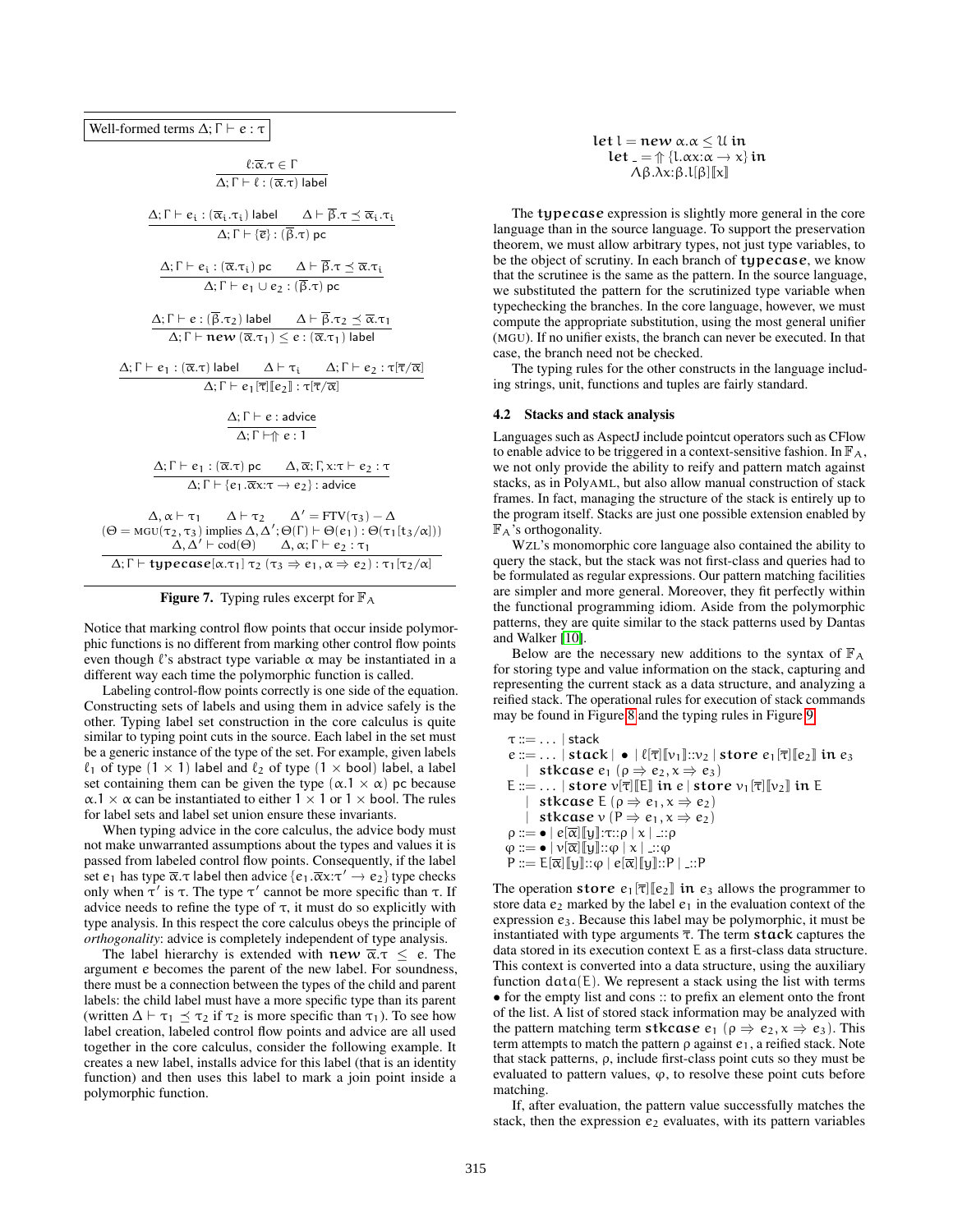

<span id="page-10-1"></span>

|  |  | Figure 8. Stack operational semantics |  |
|--|--|---------------------------------------|--|
|--|--|---------------------------------------|--|

replaced with the corresponding part of the stack. Otherwise execution continues with  $e_3$ . These rules rely on the stack matching relation  $\Sigma \vdash v \simeq \varphi \triangleright \Theta$  that compares a stack pattern value  $\varphi$  with a reified stack  $\nu$  to produce a substitution  $\Theta$ .

## 4.3 Type Safety

We have shown that  $\mathbb{F}_A$  is type sound through the usual Progress and Preservation theorems. We use the judgment  $\vdash (\Sigma; A; e)$  ok to denote a well-formed abstract machine state. Details may be found in the companion technical report [\[11\]](#page-12-9).

THEOREM 4.1 (Progress). If  $\vdash$  ( $\Sigma$ ; A; e) ok *then either the config*uration is finished, or there exists another configuration  $\Sigma'$ ; A'; e' such that  $\Sigma; A; e \mapsto \Sigma'; A'; e'.$ 

THEOREM 4.2 (Preservation). *If*  $\vdash$  ( $\Sigma; A; e$ ) ok *and*  $\Sigma; A; e \mapsto$  $\Sigma'$ ; A'; e', then  $\Sigma'$  and A' extend  $\Sigma$  and A such that  $\vdash (\Sigma'; A'; e')$  ok.

# <span id="page-10-0"></span>5. Interpreting PolyAML in  $\mathbb{F}_A$

We give an operational semantics to well-typed PolyAML programs by defining a type-directed translation into the  $\mathbb{F}_A$  language. This translation is defined by the following mutually recursive judgments for over terms, types, patterns, declarations and point cut designators. The translation was significantly inspired by those in found in WZL [[39](#page-13-5)] and Dantas and Walker [[10](#page-12-6)]. Much of the translation is straightforward so we only sketch it here. The complete translation appears in the companion technical report [\[11\]](#page-12-9).



<span id="page-10-2"></span>

| $\Delta$ $\vdash$ t $\xrightarrow[]{\text{type}}$ $\tau'$                                                                     | Translation of source types<br>into target types                                             |
|-------------------------------------------------------------------------------------------------------------------------------|----------------------------------------------------------------------------------------------|
| $\Delta; \Phi; \Gamma \vdash p \stackrel{\text{pat}}{\Longrightarrow} \rho \dashv \Delta'; \Gamma'; \Xi$                      | Translation of stack patterns,<br>producing a mapping between<br>source and target variables |
| $\Delta; \Phi ; \Gamma \stackrel{\text{loc}}{\longleftarrow} \mathrm{e} : \mathrm{t} \xrightarrow{\mathrm{term}} \mathrm{e'}$ | Translation of locally-typed<br>terms                                                        |
| $\Delta; \Phi ; \Gamma \vdash e : t \xrightarrow{\texttt{term}} e'$                                                           | Translation of other terms                                                                   |
| $\Delta; \Phi ; \Gamma \vdash \textup{d}$ ; e : t $\stackrel{\textup{decs}}{\xrightarrow{}} e'$                               | Translation of declarations                                                                  |
| $e: \pm \xrightarrow{\text{prog}} e'$                                                                                         | Translation of programs                                                                      |
|                                                                                                                               |                                                                                              |

#### Figure 10. Translation judgments

The basic idea of the translation is that join points must be made explicit in  $\mathbb{F}_A$ . Therefore, we translate functions so that that they include explicitly labeled join points at their entry and exit and so that they store information on the stack as they execute. More specifically, for each function we create three labels f**before**, f**after** and f**stk** for these join points. So that source language programs can refer to the entry point of any function, all labels f**before** are derived from a distinguished label U**before**. Likewise, U**after** and U**stk** are the parents of f**after** and f**stk**.

The most interesting part of the encoding is the translation of pointcuts, functions and advice declarations, shown in Figure [11.](#page-11-1) Pointcuts are translated into triples of  $\mathbb{F}_A$  pointcuts. The pointcut **any** becomes a triples of pointcuts containing the parents of all **before**, **after**, and **stk** labels respectively. Sets of functions are translated into triples of pointcuts containing their associated **before**, **after**, and **stk** labels.

The translation of functions begins by creating the labels, f**before**, f**after**, and f**stk** for the functions join points. Inside the body of the translated function, a store statement marks the function's stack frame. Labeled join points are wrapped around the function's input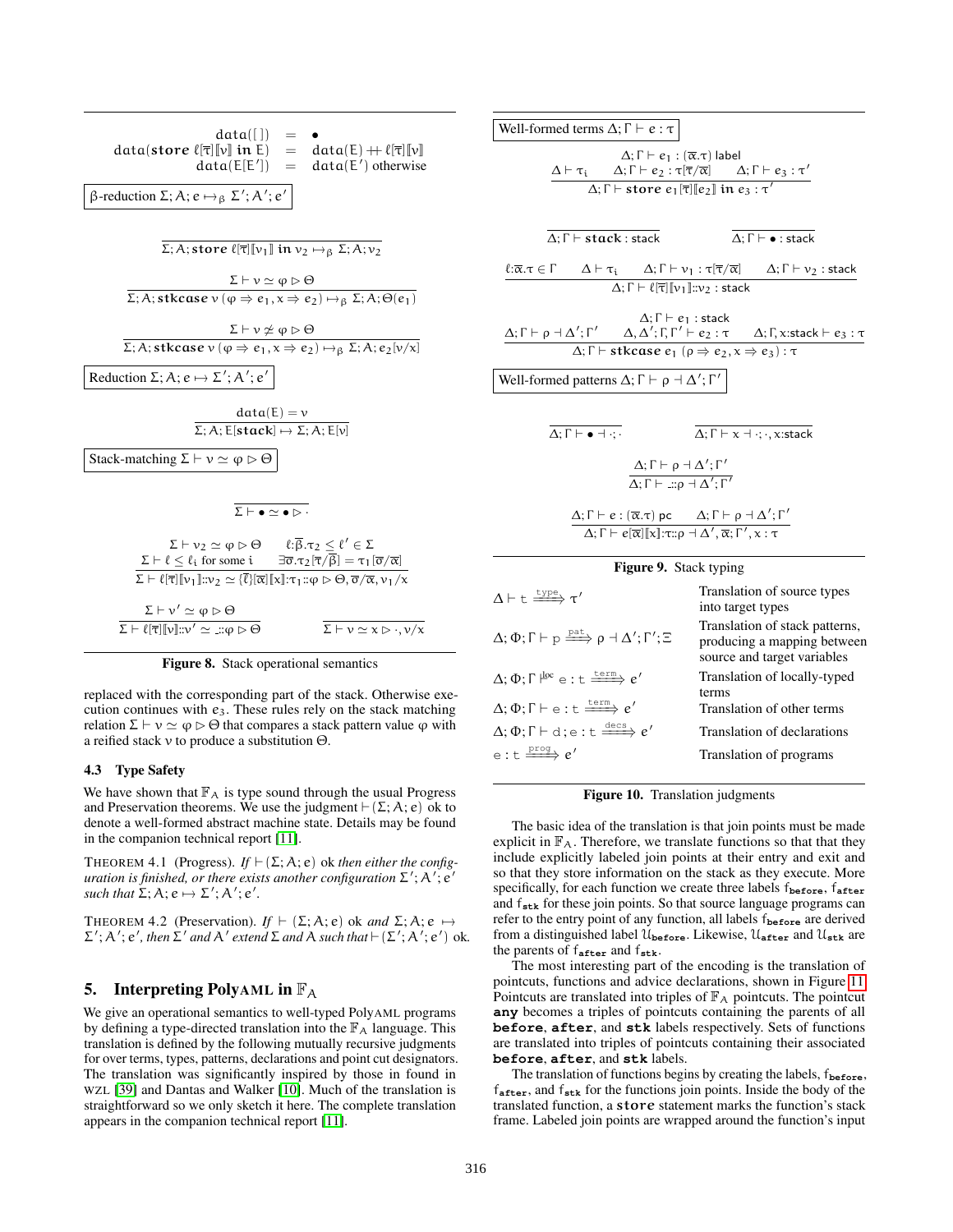```
\Delta; \Phi; \Gamma \stackrel{\text{loc}}{\longrightarrow} \textbf{any}: \textbf{pc} (all a, a, all a, a) \xrightarrow{\text{term}}\langle \{\mathcal{U}_{\texttt{before}}\}, \{\mathcal{U}_{\texttt{stk}}\}, \{\mathcal{U}_{\texttt{after}}\} \rangle∀i f_i ∈ Φ Γ(f_i) = a11\overline{a}, t_{1,i} → t_{2,i}\Delta \vdash s<sub>1</sub> \preceq all \overline{a}, t_{1,i} \Delta \vdash s<sub>2</sub> \preceq all \overline{a}, t_{2,i}\Delta; \Phi; \Gamma \stackrel{\text{loc}}{\longrightarrow} {\overline{\text{f}}}: (s_1, s_2) : pc (s_1, s_2) \xrightarrow{\text{term}}\langle \{\overline{f_{\texttt{before}}}\}, \{\overline{f_{\texttt{stk}}}\}, \{\overline{f_{\texttt{after}}}\}\rangle \rangle\overline{a} = (FTV(t_1) \cup FTV(t_2)) - \Delta\Delta, \overline{a} \models t_1 \rightarrow t_2 \xrightarrow{type} \tau'_1 \rightarrow \tau'_2<br>
\Delta, \overline{a}; \Phi, f; \Gamma, f \equiv t_1 \rightarrow t_2, x \equiv t_1 \models e_1 : t_2 \xrightarrow{term} e'_1\Delta; \Phi, f; \Gamma, f :: \text{all} \ \overline{\mathsf{a}}. \mathsf{t}_1 \rightarrow \mathsf{t}_2 \vdash \mathsf{e}_2 : \mathsf{t} \xrightarrow{\text{term}} e_2'\Delta; \Phi; \Gamma \vdash rec f (x:t_1): t_2 = e_1; e_2: t \xrightarrow{\text{decs}}\mathsf{let}\ \mathsf{f}_{\mathsf{before}}: (\overline{\alpha}.\tau'_1\times\mathsf{stack}\times\mathsf{string}) label =\mathsf{new}\left(\overline{\alpha}.\tau'_1\times \mathsf{stack}\times \mathsf{string}\right)\leq \mathcal{U}_{\mathtt{before}} in
               \det f_{\texttt{after}} : (\overline{\alpha}.\tau'_2 \times \texttt{stack} \times \texttt{string}) label =new(\overline{\alpha}.\tau'_2 \times \text{stack} \times \text{string}) \leq \mathcal{U}_{\text{after}} in let f_{\text{stk}} : (\overline{\alpha}.\tau'_1 \times \text{string}) label =
                        \mathsf{new}\left(\overline{\alpha}.\tau'_1\times \mathsf{string}\right)\leq \mathcal{U}_{\mathsf{stk}} in
               let f : \forall \overline{\alpha}, \tau_1' \to \tau_2' = \text{fix } f : \forall \overline{\alpha}, \tau_1' \to \tau_2'.\Lambda\overline{\alpha}.\lambda x:\tau_1'.\mathbf{store}\,\, \mathsf{f}_{\mathop{\mathrm{stk}}}[\overline{\alpha}]\llbracket\langle \mathsf{x},\text{``f''}\rangle\rrbracket in
                                 let \langle x, \_, \_ \rangle = \text{f}_{\texttt{before}}[\overline{\alpha}] [\![\langle x, \texttt{stack}, \texttt{``f''} \rangle ]\!] in
                                         \det \langle \mathsf{x}, \mathsf{I}, \mathsf{I} \rangle = \mathsf{f}_{\texttt{after}}[\overline{\alpha}]\llbracket \langle e_1', \texttt{stack}, \text{``f''} \rangle \rrbracket in \mathsf{x}in e'_2\Delta; \Phi; \Gamma \stackrel{\text{loc}}{\longrightarrow} e_1 : \mathbf{pc} \text{ pt} \xrightarrow{\text{term}} e_1' \qquad \pi(\text{tm}, \text{pt}) = \text{all} \overline{a} \cdot t_1\pi(\text{tm}, e_1') = e_1'' \quad \overline{a} = \text{FTV}(\text{t}_1) - \Delta \quad \Delta, \overline{a} \vdash \text{t}_1 \xrightarrow{\text{type}} \tau_1'<br>
\Delta, \overline{a}; \Phi; \Gamma, \text{x:t}_1, \text{y:stack, z:string} \vdash e_2 : \text{t}_1 \xrightarrow{\text{term}} e_2'\Delta; \Phi; \Gamma \vdash e_3 : t_2 \xrightarrow{term} e'_3\Delta; \Phi; \Gamma \vdash advice tm e<sub>1</sub> (x:t_1, y, z) = e_2; e_3 : t_2 \xrightarrow{decs}
```


<span id="page-11-1"></span>Figure 11. Translation of pointcuts, functions, and advice

and body respectively to implement for **before** and **after** advice. Because PolyAML advice expects the current stack and a string of the function name, we also insert stacks and string constants into the join points.

The most significant difference between advice in PolyAML and  $\mathbb{F}_A$  is that  $\mathbb{F}_A$  has no notion of a trigger time. Because the pointcut argument of the advice will translate into a triple of  $\mathbb{F}_A$  pointcuts, the tm is used to determine which component is used. The translation also splits the input of the advice into the three arguments that PolyAML expects and immediately installs the advice.

It is straightforward to show that programs that are well-typed with respect to our algorithm will produce a translation.

THEOREM 5.1 (Translation defined on well-typed programs). *If*  $\cdot$ ;  $\cdot$ ;  $\cdot$ ; e  $\vdash t \Rightarrow \Theta$ ; then  $\Theta$ (e) :  $\Theta$ (t)  $\xrightarrow{\text{prog}} e'$ 

We have proved that the translation always produces well-formed  $\mathbb{F}_A$  programs.

THEOREM 5.2 (Translation type soundness). *If*  $e : t \xrightarrow{\text{prog}} e'$ *then*  $\cdot; \cdot \vdash e' : \tau'$  *where*  $\cdot \vdash \vdash \xrightarrow{type} \tau'.$ 

Furthermore, because we know that  $\mathbb{F}_A$  is a type safe language, PolyAML inherits safety as a consequence.

THEOREM 5.3 (PolyAML safety). *Suppose*  $e : t \frac{prod}{\sigma} e'$  then either  $e'$  fails to terminate or there exists a sequence of reductions  $\cdot$ ;  $\cdot$ ;  $e' \mapsto^* \Sigma$ ; A;  $e''$  to a finished configuration.

Details for the above proofs may be found in the companion technical report [\[11\]](#page-12-9).

# <span id="page-11-0"></span>6. Related work

Over the last several years, researchers have begun to build semantic foundations for aspect-oriented programming paradigms [[40](#page-13-17), [12](#page-12-11), [5](#page-12-12), [19](#page-13-18), [20](#page-13-19), [26](#page-13-20), [39](#page-13-5), [13](#page-12-13), [4](#page-12-10)]. As mentioned earlier, our work builds upon the framework proposed by Walker, Zdancewic, and Ligatti [[39](#page-13-5)], but extends it with polymorphic versions of functions, labels, label sets, stacks, pattern matching, advice and the auxiliary mechanisms to define the meaning of each of these constructs. We also define a novel type inference algorithm that is conservative over Hindley-Milner inference, one thing that was missing from WZL's work.

Our core calculus also has interesting connections to Bruns et al.'s  $\mu$ ABC calculus in that the structure of labels in the two systems are similar. However, the connection is not so deep, as  $\mu$ ABC is untyped. It would be interesting to explore whether the type structure of our calculus can be used to define a type system for  $\mu$ ABC.

Concurrently with our research,<sup>[2](#page-11-2)</sup> Tatsuzawa, Masuhara and Yonezawa [[36](#page-13-21)] have implemented an aspect-oriented version of core O'Caml they call Aspectual Caml. Their implementation effort is impressive and deals with several features we have not considered here including curried functions and datatypes. Although there are similarities between PolyAML and Aspectual O'Caml, there are also many differences:

- Point cut designators in PolyAML can only reference names that are in scope. PolyAML names are indivisible and  $\alpha$ -vary as usual. In Aspectual Caml, programmers use regular expressions to refer to all names that match the regular expression in any scope. For instance, **get**\* references all objects with a name beginning with **get** in all scopes.
- Aspectual Caml does not check point cut designators for wellformedness. When a programmer writes the pointcut designator **call f (x:int)**, the variable **f** is assumed to be a function and the argument **x** is assumed to have type **int**. There is some run-time checking to ensure safety, but it is not clear what happens in the presence of polymorphism or type definitions. Aspectual Caml does not appear to have run-time type analysis.
- Aspectual Caml point cuts are second-class citizens. It is not possible to write down the type of a point cut in Aspectual Caml, or pass a point cut to a function, store it in a tuple, etc.
- The previous two limitations have made it possible to develop a two-phase type inference algorithm for Aspectual Caml (ordinary O'Caml type inference occurs first and inference for point cuts and advice occurs second), which bears little resemblance to the type inference algorithm described in this paper.
- There is no formal description of the Aspectual Caml type system, type inference algorithm or operational semantics. We have a formal description of both the static semantics and the dynamic semantics of PolyAML. PolyAML's type system has been proven sound with respect to its operational semantics.

To our knowledge, the only other previous study of the interaction between polymorphism and aspect-oriented programming features has occurred in the context of Lieberherr, Lorenz and Ovlinger's Aspectual Collaborations [[25](#page-13-22)]. They extend a variant of AspectJ with a form of module that allows programmers to choose the join points (i.e., control-flow points) that are exposed to external aspects. Aspectual Collaborations has parameterized aspects that

<span id="page-11-2"></span><sup>2</sup> We made a preliminary report describing our type system available on the Web in October 2004, and a technical report with more details in December . As far as we are aware, Tatsuzawa et al.'s work first appeared in March 2005.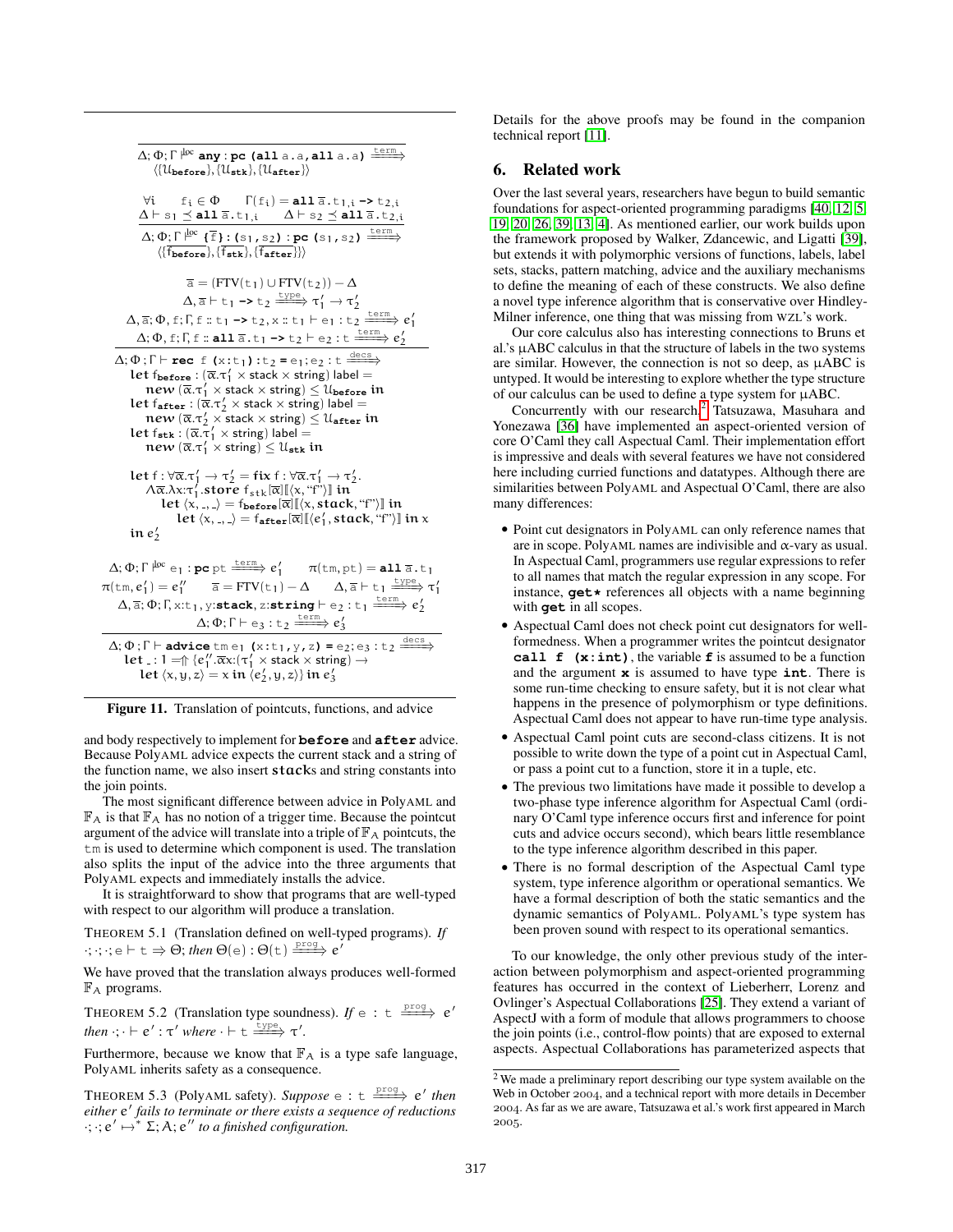resemble the parameterized classes of Generic Java. When a parameterized aspect is linked into a module, concrete class names replace the parameters. Since types are merely names, the sort of polymorphism necessary is much simpler (at least in certain ways) than required by a functional programming language. For instance, there is no need to develop a generalization relation and type analysis may be replaced by conventional object-oriented down-casts. Overall, the differences between functional and object-oriented language structure have caused our two groups to find quite different solutions to the problem of constructing generic advice.

Closely related to Aspectual Collaborations is Aldrich's notion of Open Modules [\[2\]](#page-12-14). The central novelty of this proposal is a special module sealing operator that hides internal control-flow points from external advice. Aldrich used logical relations to show that sealed modules have a powerful implementation-independence property [[1](#page-12-15)]. In earlier work [[9](#page-12-16)], we suggested augmenting these proposals with access-control specifications in the module interfaces that allow programmers to specify whether or not data at join points may be read or written. Neither of these proposals consider polymorphic types or modules that can hide type definitions. Building on concurrent work by Washburn and Weirich [[41](#page-13-23)] and Dantas and Walker [[10](#page-12-6)], we are working on extending the language defined in this paper to include abstract types and protection mechanisms that ensure abstractions are respected, even in the presence of type-analyzing advice.

Tucker and Krishnamurthi [[37](#page-13-24)] developed a variant of Scheme with aspect-oriented features. They demonstrate the pleasures of programming with point-cuts and advice as first-class objects. Of course, Scheme is dynamically typed. Understanding the type structure of statically-typed polymorphic functional languages with advice is the main contribution of this paper. In particular, we develop a type inference algorithm and reconcile the typing of advice with polymorphic functions.

# <span id="page-12-7"></span>7. Conclusions

This paper defines PolyAML, a new functional and aspect-oriented programming language. In particular, we focus on the synergy between polymorphism and aspect-oriented programming—the combination is clearly more expressive than the sum of its parts. At the simplest level, our language allows programmers to reference control-flow points that appear in polymorphic code. However, we have also shown that polymorphic point cuts are necessary even when the underlying code base is completely monomorphic. Otherwise, there is no way to assemble a collection of joins point that appear in code with different types. In addition, run-time type analysis allows programmers to define polymorphic advice that behaves differently depending upon the type of its argument.

From a technical standpoint, we have defined a type inference algorithm for PolyAML that handles first-class polymorphic pointcuts in a simple but effective way, allowing programmers to write convenient security, profiling or debugging libraries. We give PolyAML a semantics by compiling it into a typed intermediate calculus. We have proven the intermediate calculus is type-safe. The reason for giving PolyAML a semantics this way is to first decompose complex source-level syntax into a series of simple and orthogonal constructs. Giving a semantics to the simple constructs of the intermediate calculus and proving the intermediate calculus sound is quite straightforward.

The definition of the intermediate calculus is also an important contribution of this work. The most interesting part is the definition of our label hierarchy, which allows us to form groups of related control flow points. Here, polymorphism is again essential: it is not possible to define these groups in a monomorphic language. The second interesting element of our calculus is our support for reification of the current call stack. In addition to being polymorphic, our treatment of static analysis is more flexible, simpler semantically

and easier for programmers to use than the initial proposition by WZL. Moreover, it is a perfect fit with standard data-driven functional programming idioms.

## Acknowledgments

This research was supported in part by ARDA Grant no. NBCHC030106, National Science Foundation grants CCR-0238328, CCR-0208601, and 0347289 and an Alfred P. Sloan Fellowship. This work does not necessarily reflect the opinions or policy of the federal government or Sloan foundation and no official endorsement should be inferred. We also appreciate the insightful comments by anonymous reviewers on earlier revisions of this work.

# References

- <span id="page-12-15"></span>[1] J. Aldrich. Open modules: A proposal for modular reasoning in aspect-oriented programming. In *Workshop on Foundations of Aspect-Oriented Languages*, Mar. 2004.
- <span id="page-12-14"></span>[2] J. Aldrich. Open modules: Reconciling extensibility and information hiding. In *Proceedings of the Software Engineering Properties of Languages for Aspect Technologies*, Mar. 2004.
- <span id="page-12-5"></span>[3] L. Bauer, J. Ligatti, and D. Walker. Composing security policies in polymer. In *ACM SIGPLAN Conference on Programming Language Design and Implementation*, June 2005. To appear.
- <span id="page-12-10"></span>[4] G. Bruns, R. Jagadeesan, A. S. A. Jeffrey, and J. Riely. muABC: A minimal aspect calculus. In *Concur*, pages 209–224, Apr. 2004.
- <span id="page-12-12"></span>[5] C. Clifton and G. T. Leavens. Assistants and observers: A proposal for modular aspect-oriented reasoning. In *Foundations of Aspect Languages*, Apr. 2002.
- <span id="page-12-2"></span>[6] T. Colcombet and P. Fradet. Enforcing trace properties by program transformation. In *Twenty-Seventh ACM Symposium on Principles of Programming Languages*, pages 54–66, Boston, Jan. 2000. ACM Press.
- <span id="page-12-0"></span>[7] A. Colyer and A. Clement. Large-scale AOSD for middleware. In *Proceedings of the Third International Conference on Aspect-Oriented Software Development*, pages 56–65. ACM Press, 2004.
- <span id="page-12-8"></span>[8] L. Damas and R. Milner. Principal type schemes for functional programs. In *ACM Symposium on Principles of Programming Languages*, pages 207–212, Albuquerque, New Mexico, 1982.
- <span id="page-12-16"></span>[9] D. S. Dantas and D. Walker. Aspects, information hiding and modularity. Technical Report TR-696-04, Princeton University, Nov. 2003.
- <span id="page-12-6"></span>[10] D. S. Dantas and D. Walker. Harmless advice. In *Workshop on Foundations of Object-Oriented Languages*, Jan. 2005.
- <span id="page-12-9"></span>[11] D. S. Dantas, D. Walker, G. Washburn, and S. Weirich. PolyAML: A polymorphic aspect-oriented functional programmming language (extended version). Technical Report MS-CIS-05-07, University of Pennsylvania, May 2005.
- <span id="page-12-11"></span>[12] R. Douence, O. Motelet, and M. Südholt. A formal definition of crosscuts. In *Third International Conference on Metalevel Architectures and Separation of Crosscutting Concerns*, volume 2192 of *Lecture Notes in Computer Science*, pages 170–186, Berlin, Sept. 2001. Springer-Verlag.
- <span id="page-12-13"></span>[13] R. Douence, O. Motelet, and M. Südholt. Composition, reuse and interaction analysis of stateful aspects. In *Conference on Aspect-Oriented Software Development*, pages 141–150, Mar. 2004.
- <span id="page-12-3"></span>[14] Úlfar. Erlingsson and F. B. Schneider. SASI enforcement of security policies: A retrospective. In *Proceedings of the New Security Paradigms Workshop*, pages 87–95, Caledon Hills, Canada, Sept. 1999.
- <span id="page-12-4"></span>[15] Úlfar. Erlingsson and F. B. Schneider. IRM enforcement of Java stack inspection. In *IEEE Symposium on Security and Privacy*, pages 246–255, Oakland, California, May 2000.
- <span id="page-12-1"></span>[16] D. Evans and A. Twyman. Flexible policy-directed code safety. In *IEEE Security and Privacy*, Oakland, CA, May 1999.